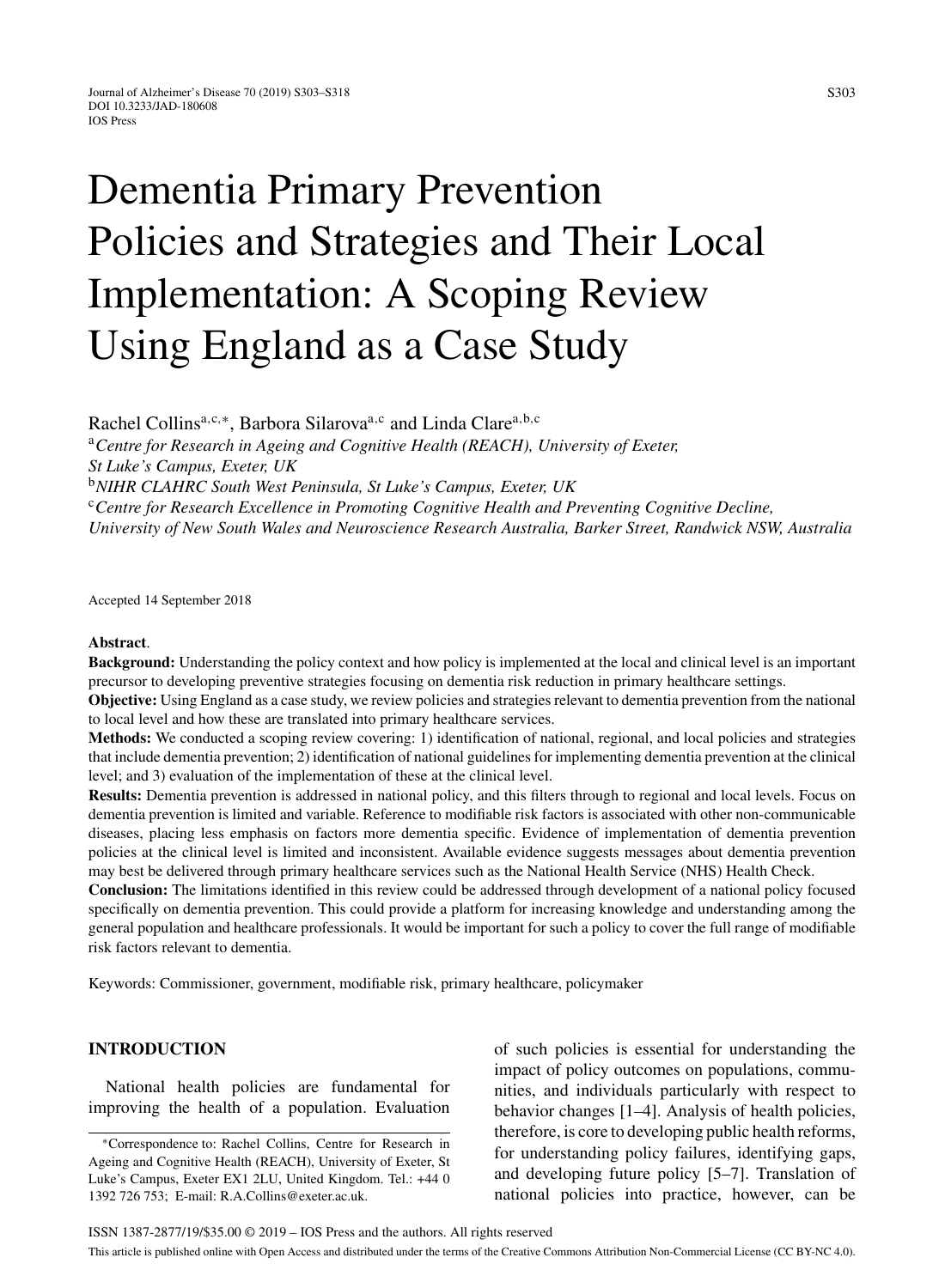variable with barriers and challenges leading to variable provision at the clinical level [8–10]. Although there is an array of evidence on evaluating specific policy intervention programs such as those on smoking cessation and increasing physical activity [1], analysis of overall national policy implementation and outcomes is more limited [11]. Such knowledge and understanding is essential to help determine whether future practice-based interventions, particularly those focused on lifestyle modification, have the potential to be effective [3].

Numerous health policy analysis frameworks and theories [12] are available but more critical application is required as not all frameworks are necessarily transferable between high, middle, and low economic countries [5, 7]. Similarly, there are numerous methodological approaches that can be employed [2, 5, 7]. One such method is the use of case studies, a valid and common method for policy analysis applicable for researching policies from countries with any type of economies [1, 5, 13]. Case studies are useful for generating information for policy creation and restructuring, as seen in the reform of the health system in Pakistan [14]. They provide a tool for exploratory enquiry to gain understanding of a current policy, for example reviewing national policy in Kenya to identify gaps in HIV policy and practice [15]. They can help in determining policy outcomes, as in the comparison of support for USA Affordable Care Act (ACA) across four different states [16]. Case studies are particularly useful for analyzing policies in a real life setting [17, 18] and have been applied to investigate national public health initiatives and prevention of non-communicable diseases, for example secondary prevention of coronary heart disease in Ireland [11].

An area which is gaining increasing attention is the prevention of dementia. Dementia presents one of the biggest current social health care challenges [19]. The 2015 World Alzheimer Report estimated there are 47 million people worldwide aged 60 years and over with dementia, and this is predicted to rise to 131.5 million by 2050 [20]. Dementia not only has huge impact on the individuals affected but also on their relatives who often act as primary carers, on the health care system, on society, and on the national economy. Within the United Kingdom (UK), for example, the economic impact of dementia is estimated to be £26.3 billion per year including the associated costs of unpaid care, health, and social care costs. With increasing prevalence, it has been projected estimated costs will rise to £59.4 billion per year by 2050 [21]. As a cure for

dementia is unlikely to be achieved by 2025, dementia prevention has become a high priority for many governments and national policymakers around the world [22].

Interventions focusing on modifying individual behavior and lifestyle may represent a promising area in dementia prevention. It is estimated that more than a third of dementia cases might be preventable through modifying health-related behaviors and other factors including years spent in education [23, 24]. For example, increasing physical activity, maintaining a healthy weight, and cessation of smoking have been associated with lower risk of dementia [23–25]. Similarly, increasing levels of complex cognitive activity and social and cultural engagement have been associated with better cognitive health [26, 27]. Interventions delivered via primary care offer an opportunity for targeting and supporting those at particularly high risk.

However, to ensure that interventions or programs specifically targeting dementia prevention are optimally beneficial, it is important to understand current national policy relevant to dementia risk-reduction, the extent to which the policy is translated into guidance and how it is being implemented in health care settings. It is also important to identify any potential gaps and barriers preventing successful implementation [28].

Here we use England as a case study to review the development of national policy on dementia riskreduction and its local implementation. We have selected England as our focus for two reasons. First, England was one of the first countries to put dementia onto the political global map [29]. Second, it is a good example of a country with an increasingly aging population, where dementia prevalence is predicted to rise substantially with associated issues and challenges. The qualitative nature of the materials involved supports a narrative review approach [13].

We aimed to review the policy context, evaluate whether policies and strategies are available that can effectively support dementia prevention in England, and consider the wider implications, using scoping review methods. This review had four specific aims:

1) To review evidence on the policies relevant to dementia risk reduction that are available in England from the national to local level, and on how these are translated into action in primary health care services.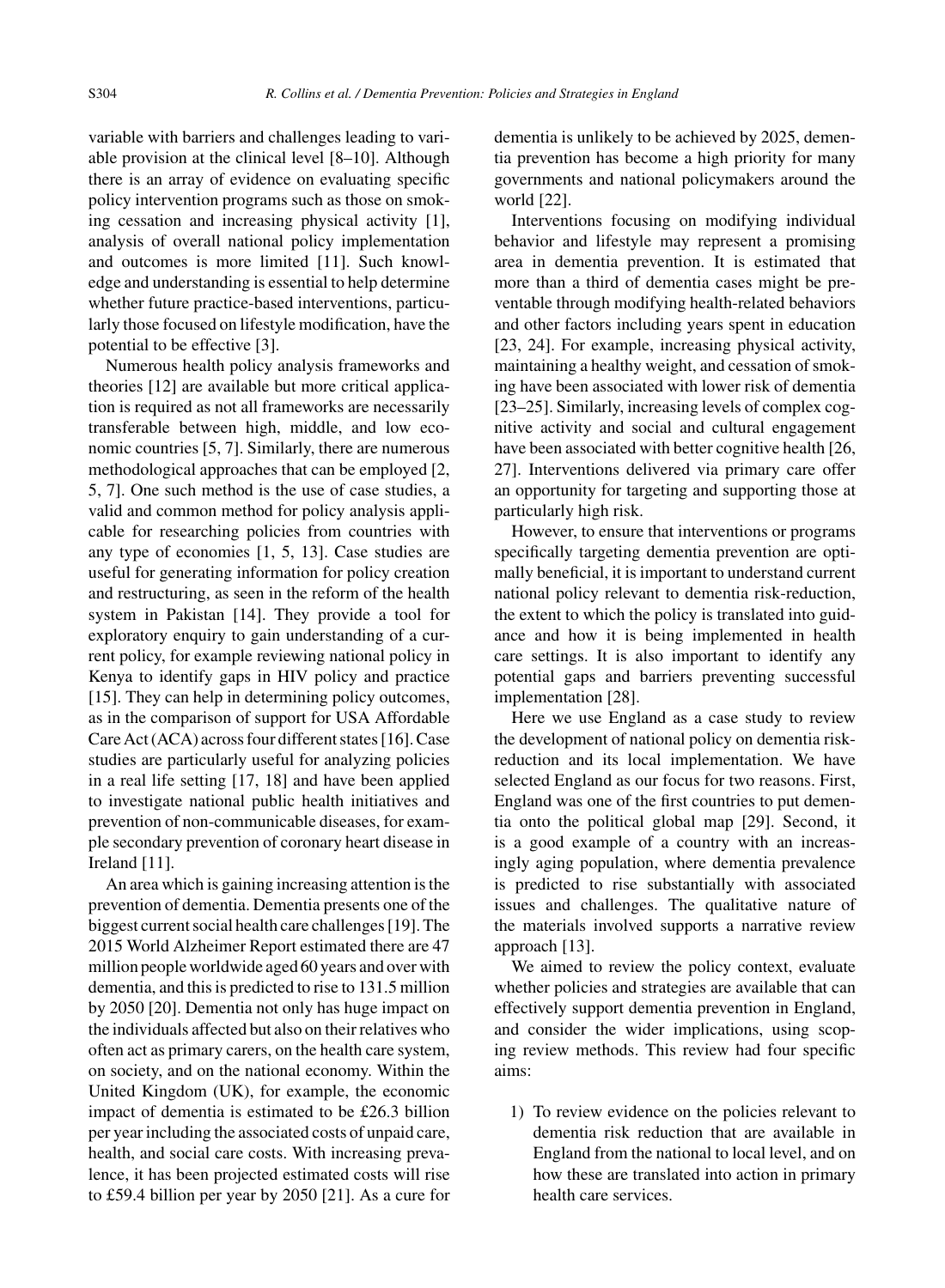

Fig. 1. Structure of the England's Department of Health & Social Care, health care commissioning bodies, and flow of policies from national to clinical level.

- 2) To identify the extent to which guidance on implementing dementia prevention at the clinical level is available.
- 3) To evaluate the implementation of dementia prevention policies and strategies at local and clinical level.
- 4) To consider, based on the evidence identified, what recommendations can be made about the use of primary health care services for the delivery of brief interventions focusing on lifestyle modification and dementia risk reduction.

# **MATERIALS AND METHODS**

In order to evaluate policies, it is important to determine and understand the systems and actors involved in policy delivery [1, 2]. We therefore undertook an initial study to determine the structure of national policies and their delivery via regional and local systems (Fig. 1).

As the main value of case study work arises through full reporting on the data collection and analysis methods [18], we conducted this scoping review in accordance with the Preferred Reporting Items for

Systematic Reviews and Meta-Analyses (PRISMA) Statement, following the guidelines outlined by Arksey and O'Malley (2005) [30] and a pre-defined protocol (available from the authors). A scoping review was considered more suitable than a systematic review given the aims of the review and the type of material to be reviewed, which was a combination of policy documents and primary research articles. This work did not involve human participants or animals and so no ethical approval was required.

## *Search strategy*

As a first step we mapped current health care structures in England (Fig. 1). This structure then informed the search strategies shown in Supplementary Table 1A. We undertook a broad literature search to identify both primary research and grey literature on dementia prevention policies and strategies, their implementation at the clinical level, and guidance information.

For the purposes of this study the following terminology was used: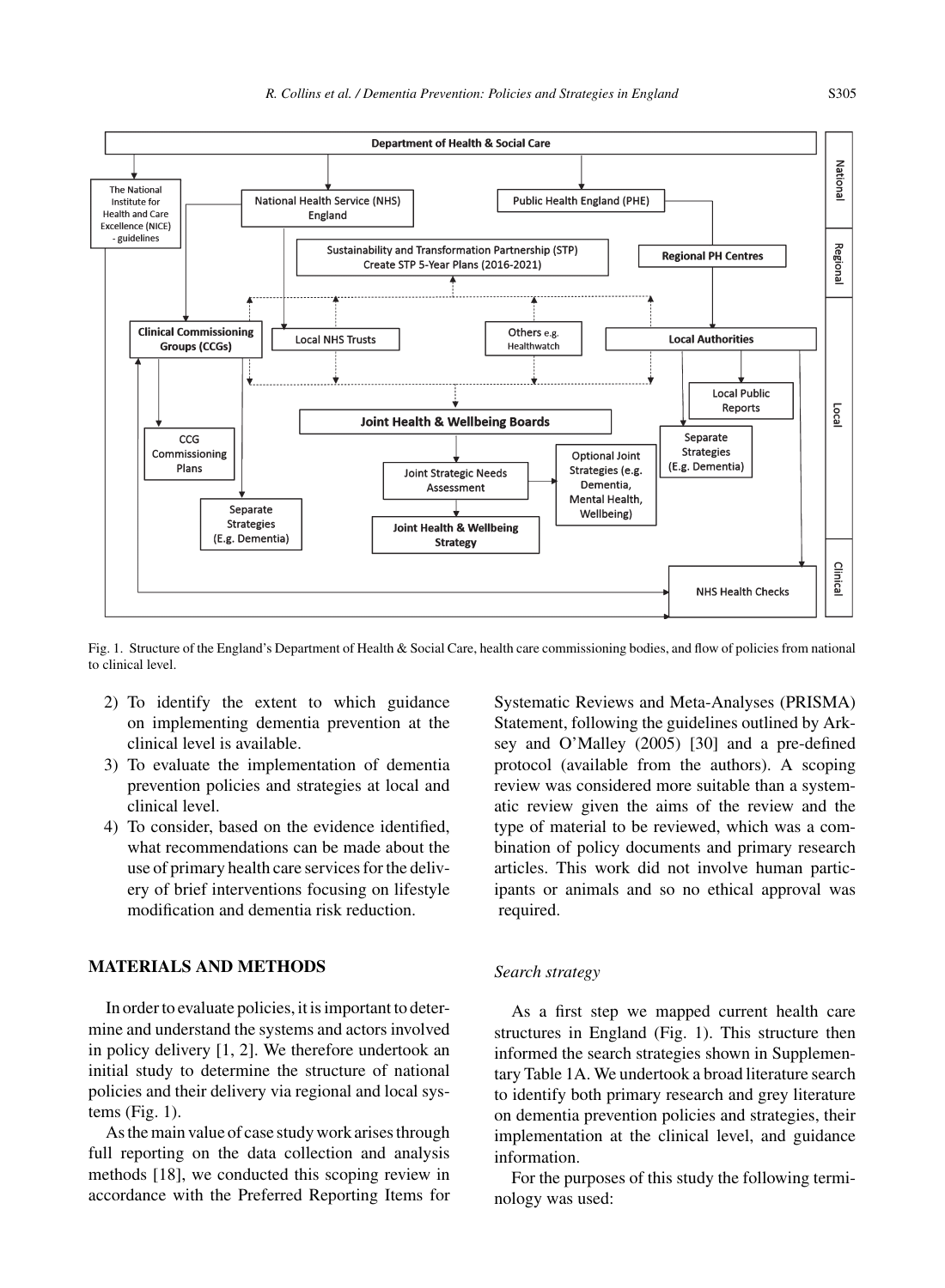- Policy a specific set of principles agreed by an organization, such as the national government.
- Strategy long-term action plan, usually covering three to five years and focused on a particular goal.
- Plan sometimes used as an alternative to 'strategy', although possibly covering a shorter time frame (e.g., one to two years).
- Action Plan specific action points provided as a means to achieve goals laid out in policies or strategies.
- Guideline document laying out government recommended practices in order to achieve specific aims.

Any of these types of documents could be intended to exert influence at one of several levels:

- National level policies and guidance set by central government departments (i.e., England).
- Regional level focused on broad geographical regions of the country covering several local authority areas (A structured local government organization).
- Local level focused on smaller districts (e.g., a county, city, or large town) run by a single local authority.
- Clinical level focused on primary health care provision.

We identified policies and strategies by searching websites using a pre-defined strategy (see Supplementary Table 1B). To identify guidelines and evidence of implementation of policies and strategies, we have searched 22 resources including electronic databases, e.g., MEDLINE, EMBASE, Social Policy and Practice (Ovid), and online resources, e.g., NHS Evidence, NIHR Dissemination Centre (see Supplementary Table 1B for full list) for peer-reviewed primary studies, guidance documents, and evaluation reports, again using a pre-defined strategy (see Supplementary Table 1B). We chose 2009 as the start date for the searches as the first UK dementia policy document was published in that year. Where several versions of the same document existed, the most recent version was used for data extraction.

# *Inclusion criteria*

We included policies or strategies if 1) they covered England as a whole or regions or local areas within England; 2) they included mention of dementia risk reduction or dementia prevention

(regardless of significance), and 3) and in the case of regional and local policies they were initiated by national government, Sustainability and Transformation Partnerships, Joint Health and Wellbeing Boards (JHWBs), local authorities or Clinical Commissioning Groups (CCGs) (see Fig. 1 for an overview of the health care structure in England).

As dementia prevention can be considered under various categories, including general health, public health, and mental health as well as dementia or neurodegenerative disease, we included policies covering general public and mental health as long they referred to dementia prevention. National guidelines on clinical practice were also identified and included if they referred to dementia risk reduction or dementia prevention. We excluded policies not relating to England (including policies from other UK nations: Scotland, Wales, or Northern Ireland), and policies or strategies where the focus on health behavior change related to other non-communicable diseases rather than dementia. Additionally, policies were excluded if they focused on dementia screening and the ethics of screening, dementia diagnosis, support services, medication, or palliative care, or if the risk factors discussed were non-modifiable (e.g., learning difficulties, Down syndrome, Parkinson's disease). Policies or strategies from non-government organizations, associations or charities were also excluded. Documents containing guidelines, recommended practices, and evaluation of policy implementation at the clinical level were only included if they were specific to England or English regions or local areas, and reported dementia risk or prevention policies and/or strategies at the clinical level.

We included information published in peerreviewed journals, conference proceedings, theses or on-line platforms. For primary research articles, all types of research design were included, whether qualitative, quantitative or mixed methods. Editorials, commentaries, letters, and opinion-based papers were excluded. NHS Trust reports were excluded as these cover service provision for people with existing health conditions, rather than prevention.

#### *Selection procedure*

One researcher (RC) identified the relevant documents containing policies, strategies, and guidance. Next, we screened these documents for references to dementia prevention using key words (Dementia, Alzheimer's, Vascular (Non-dementia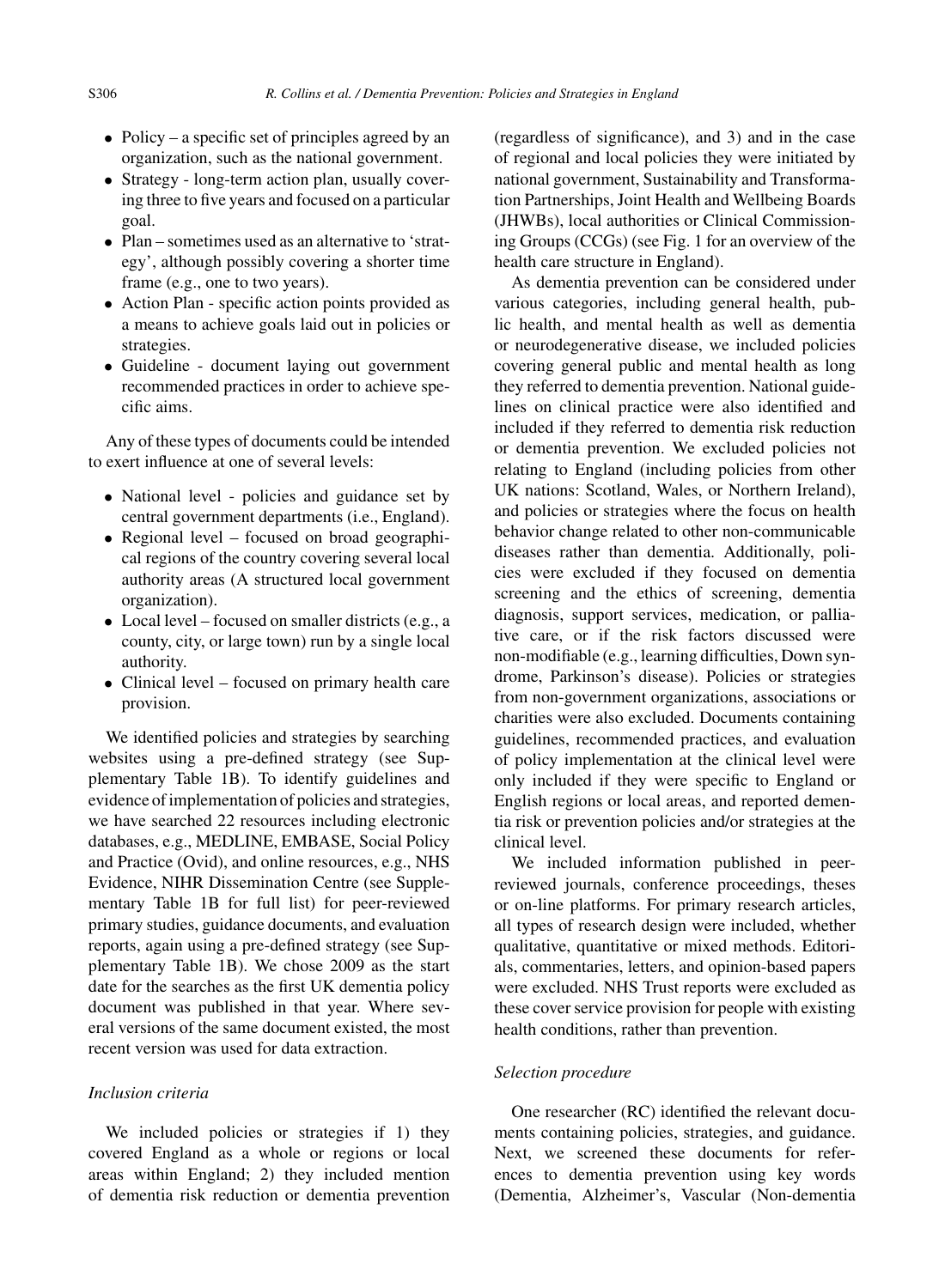policies/strategies) plus Prevent(ion), Risk, Factors, Cause, Link, Health check, Healthcheck, Polic\*, Strategy, Government, National). Ten percent of all the national policies, regional, and local strategies were randomly selected using an online random number generator (<https://www.random.org/lists/>) for review by a second researcher (BS) to determine whether the inclusion and exclusion criteria had been met. Any disagreements regarding eligibility were discussed between the two reviewers and disagreements resolved by a third member of the review team (LC).

## *Data extraction*

Data were extracted by one researcher (RC) using a standardized format in an Excel spreadsheet. Data from web-based resources and grey literature were presented in line with published guidelines [31]. A second researcher (BS) independently extracted data for 10% of all the national policies, regional and local strategies and any disagreements regarding extracted data were discussed between the two reviewers and disagreements resolved.

## *Collating, summarizing, and reporting the results*

We grouped our results into three categories:

- National policies, regional and local strategies.
- Guidelines and recommendations for implementation of policies and strategies at clinical level.
- Evaluation of implementation at local and clinical level.

Where possible we conducted narrative synthesis using thematic analysis and mapping to summaries information within the policies and strategies following Popay's framework [32]. Based on these findings, recommendations for policymakers, commissioners, and other stakeholders were identified.

# **RESULTS**

#### *Structure of the healthcare system in England*

We began by mapping the structure of the national healthcare system in England (Fig. 1). For simplicity, only those structures relevant to this current review have been included. The healthcare system is governed centrally via the Department of Health and Social Care. Two main organizations directed by the department are National Health Service (NHS) England and Public Health England (PHE). NHS England is responsible for clinical care, and PHE is responsible for public health programs. Local NHS services are directed by Clinical Commissioning Groups  $(CCGs)$   $(n=195)$  which identify the services that should be available and commission these from provider organizations such as NHS Trusts, the main organizations responsible for providing hospital and community physical and mental health care and ambulance services, or private companies. Public health is under the control of local authorities  $(n=353)$  which are the organizations directly responsible for public services and facilities. Local authorities and CCGs, along with NHS trusts and other stakeholders combine to create regional statutory Sustainability and Transformation Partnerships  $(n = 44)$  in order to identify health issues and develop health plans specific to the region [33]. In addition, smaller statutory partnerships, the JHWBs  $(n=159)$ , are formed at the local level [34]. The purpose of the JHWBs is to formally manage partnerships between NHS, public health and local government and identify the health needs of the local population [34].

## *Identification of policies and strategies*

A range of policies and strategies were identified at national, regional, and local levels that referred to dementia prevention (see modified PRISMA diagram in Fig. 2). A smaller proportion of these included at least one action point directly aimed at dementia prevention and risk reduction.

# *Reference to dementia prevention in national policies*

Current English national dementia-specific, general, and public health policies include a focus on modifiable risk factors for dementia (Supplementary Table 2). In the case of dementia-specific policies, improving public and professional awareness and further research are described as necessary for effective dementia prevention. Among mental health policies (not presented in Supplementary Table 2; see Fig. 2), although dementia is mentioned, there is no reference to dementia prevention. Public health policies provide the most specific focus on dementia prevention and identify targeted outcomes (Supplementary Table 2). For example, dementia prevention is mentioned in 'Healthy Lives, Healthy People: Our strategy for public health in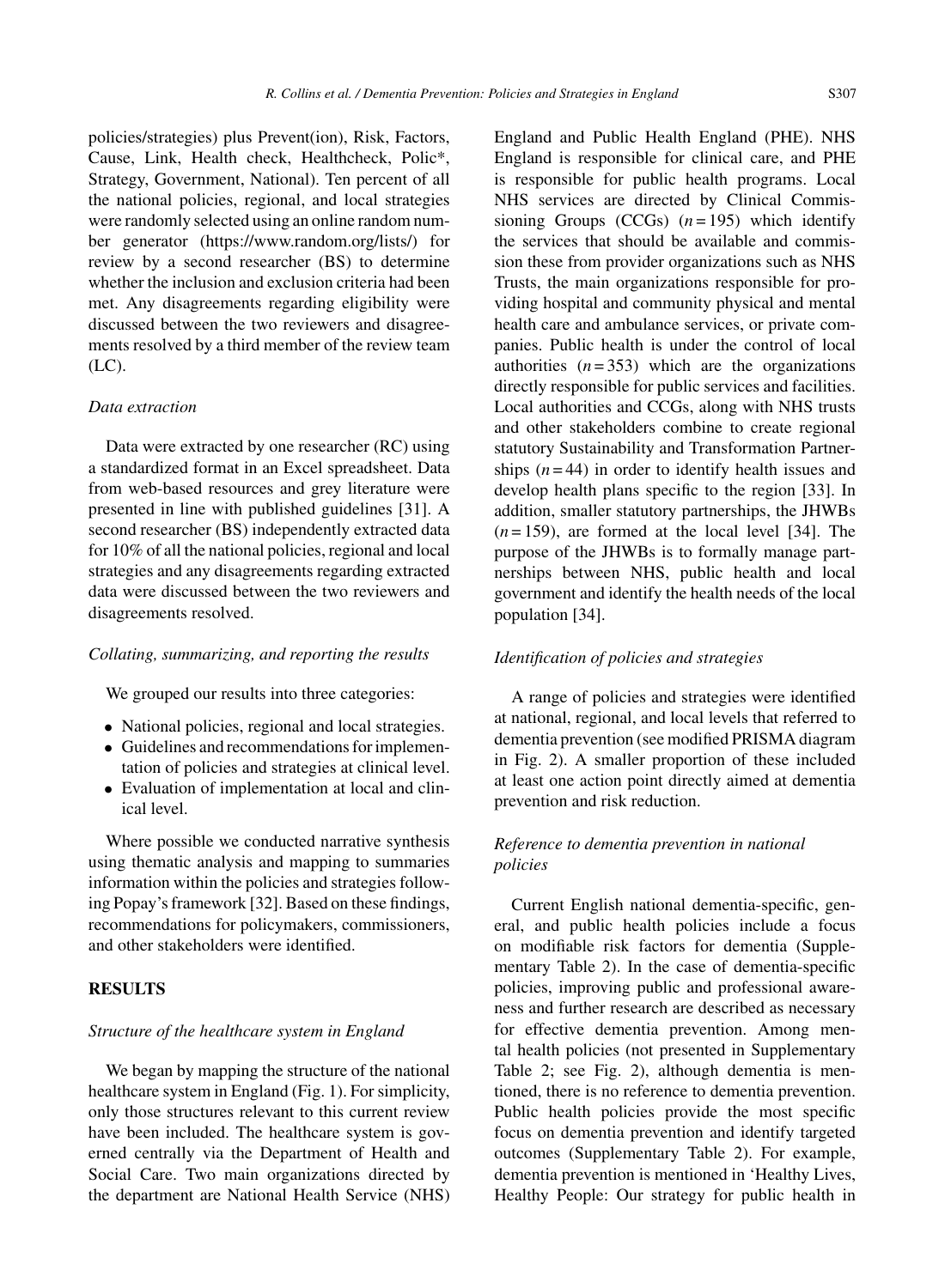

Fig. 2. Modified PRISMA flow diagram showing the policies and strategies including primary dementia prevention CCG, Clinical Commissioning Group; JHWB, Joint Health and Wellbeing Board; NHS, National Health Service; PHE, Public Health England; STP, Sustainability and Transformation Plan.

England' [35], later becoming a key priority in 'Public Health England - From evidence into action: opportunities to protect and improve the nation's health' [36]. Specific implementation strategies proposed include the development of a personalized risk assessment calculator. The key priorities and action points drove the development of the strategic plan 'Public Health England Strategy - Better outcomes 2020' [37]. Concurrently the NHS 5 Year Forward View [38] highlighted the need for a comprehensive approach to prevention. These national policies which include dementia prevention have influenced strategy development at the regional and local levels (Fig. 3).

The inconsistency as to whether dementia prevention is considered a part of public health or combined with a specific focus dementia at national level is reflected in the strategies and plans that emerge at regional and local levels. We will consider the consequences of this divided focus below.

## *Implementation of government policy at the regional level*

National policies filter to the regional level through the Sustainability and Transformation Partnerships producing a Sustainability and Transformation Plan (STP) (Fig. 1). The plan focuses on priorities including non-communicable disease prevention, general health and wellbeing improvement, social care, and a plan to join up health and social services (NHS 2015 Delivering the Forward View [39]). Within the STPs, the focus on dementia prevention varies greatly. Dementia prevention is sometimes not mentioned at all, sometimes presented as a brief example, and sometimes emphasized as a high priority (Supplementary Table 3; note that policies which do not refer to dementia prevention are not included). Where dementia prevention is given some prominence, the number of action points also varies; in some cases, prevention is briefly mentioned in general terms while other documents include well-constructed actions with explicit outcomes, timeframes, and responsibilities (Fig. 2; Supplementary Table 3). Only nine out of England's 44 STPs cover dementia prevention, and four of these provide action points. Such limited information on dementia prevention within the STPs may have consequences for future priority setting, leading to a focus on improving overall health and well-being with less emphasis being given to dementia prevention (Fig. 3).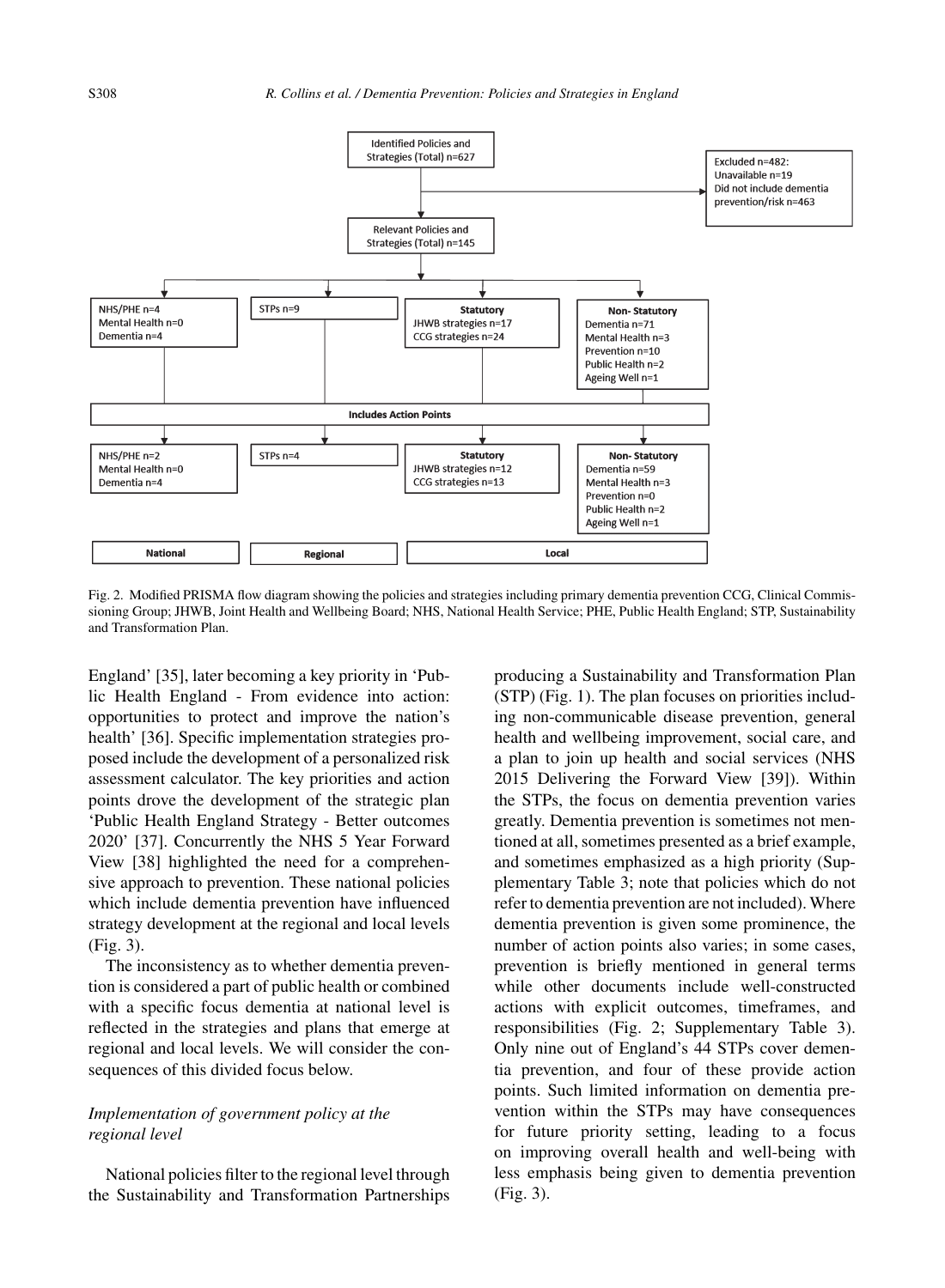

Fig. 3. Summary of legislation, policies and strategies influencing the delivery of dementia prevention in England Direction of policy or structural change Influence to 2021 and beyond May influencing JHWS from 2016 CCG, Clinical Commissioning Group; JHWS, Joint Health and Wellbeing Strategy; JSNA, Joint Strategic Needs Assessment; LA, Local Authority; NHS, National Health Service; NICE, The National Institute for Health and Care Excellence; PHE, Public Health England; STP, Sustainability and Transformation Plan.

## *Implementation of government policies at local level*

At the local level, the JHWBs produce statutory Joint Strategic Needs Assessments (JSNAs) identifying priority areas for health and well-being improvement at the local population level (Fig. 1). The JSNAs, along with national policies, STPs, and CCG plans are used to create a statutory Joint Health and Wellbeing Strategy (JHWS) targeting the whole local population. The JHWB may also produce a non-statutory strategy, targeting high-need groups or programs highlighted through the JSNA. As with the STPs, the degree of focus on dementia prevention and resulting action points at the local level is very variable. Non-statutory strategies place more emphasis on this area than statutory ones.

## *Statutory local strategies and plans*

Statutory strategies cover both general improvement of health and well-being, e.g., increasing physical activity levels, and dementia care, often as a priority due to an aging population. There is a focus on increasing rates of early diagnosis of dementia. Dementia prevention, however, is less evident and is rarely considered a priority. Strategies including dementia prevention are shown in Supplementary Table 4. Across the 159 JHWBs, we identified 149 separate strategies; some JHWBs collaborate to produce a joint strategy (Fig. 2). Three strategies were not available. Of the 146 strategies reviewed, only 17 included reference to dementia prevention or modifiable risks, and 11 included clear prevention action points (Fig. 2). For completeness CCG plans were also checked. Dementia prevention was identified in a further 24 CCG plans, of which 13 included specific action points (Fig. 2).

The limited and variable coverage of dementia prevention within statutory strategies and plans creates a risk of a sporadic and inconsistent focus throughout the country. This could potentially mean that dementia prevention programs are delivered in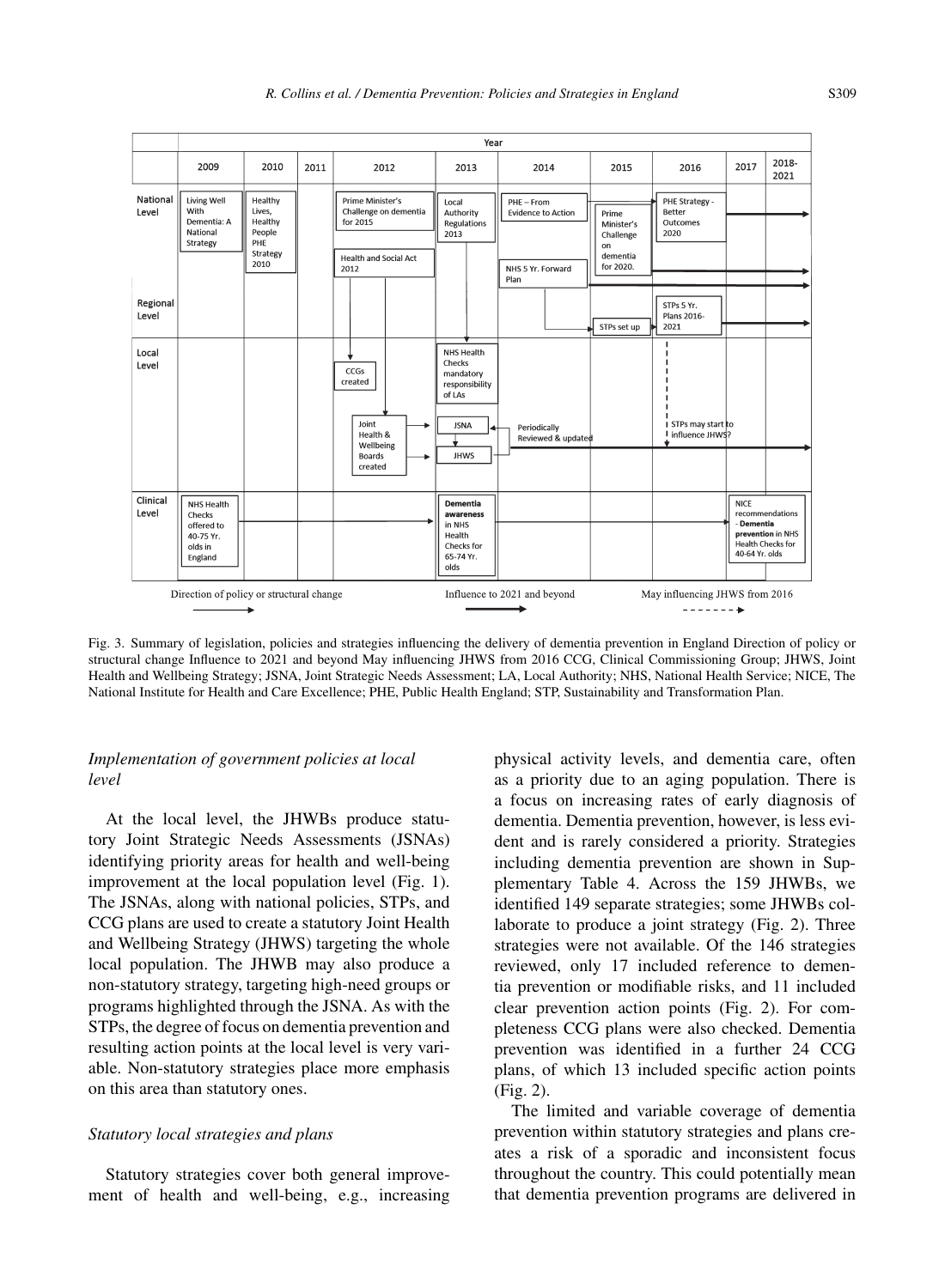certain areas only, with large swathes of the country being neglected.

# *Non-statutory local strategies and plans addressing specific needs*

We examined whether the 353 local authorities, via the 159 JHWBs, had produced specific dementia, mental health, prevention, wellbeing, public health, or aging strategies (Supplementary Table 4). Encouragingly we identified 96 (60%) dementia-specific strategies which highlights the growing importance and focus given to dementia. Out of the 96, 70 referred to dementia prevention, with a high proportion providing details of specific action plans to reduce the risk and prevalence of dementia (Fig. 2). This is positive as it highlights that local authorities are becoming aware of dementia prevention and shows there is an appetite for reducing dementia risk. However, as these plans are non-statutory this also emphasizes the lack of accountability and variability at the local level. In addition, 35 mental health strategies were identified. Although many included mention of dementia, only three referred to prevention, mainly citing vascular factors, although North Tyneside [40] included loneliness as a risk factor (Supplementary Table 4). A further 11 strategies, 8 covering general prevention, 2 covering public health, and 1 covering aging, included mention of dementia prevention (Supplementary Table 4).

This emphasizes the variability in the type of strategies in which dementia prevention may be included, and the potential risk of fragmentation in services and focus.

# *Emerging key themes throughout the policies and strategies*

We carried out a preliminary synthesis by identifying and coding reoccurring concepts identified across action points and statements about knowledge gaps found in the included policies and strategies. The documents were re-checked once the codes had been determined to ensure systematic thoroughness. The coded extracts were then synthesized into five emerging themes. The themes identified were 1) need to identify specific risk factors; 2) awareness and understanding among the general population; 3) awareness and understanding among healthcare practitioners and primary healthcare staff; 4) the role of NHS Health Checks; and 5) initiatives for improving health and well-being. These themes were then used to structure the analysis of the ways in which dementia prevention is implemented in practice.

## *Identification of risk factors*

There was a strong focus on factors associated with cardiovascular (CVD) risk or risk of other non-communicable disease, e.g., physical inactivity, obesity, and smoking. Limited information or emphasis was given to dementia-specific factors including depression, sleep, cognitive stimulation, and social isolation. At the national level policies reflect the links between diet, the broad term "lifestyle" and the risk of dementia. In 'Living Well with Dementia: A National Dementia Strategy' (2009) it is suggested the message "What is good for your heart is good for your brain" should be embedded as part of the NHS Health Check program, which is a national program of structured clinical assessment and management for adults without preexisting diabetes or CVD aged 40–74 years [41]. At the regional level, no STPs mentioned risks beyond those associated with cardiovascular risk. Other factors were mentioned, although infrequently, in some of the local statutory and non-statutory strategies (Fig. 2, Supplementary Table 4): social isolation or loneliness (14), general mental health or well-being (4), depression (6), education (5), cognitive or mental stimulation (2), head injury (2), and sleep (2).

# *Awareness and understanding in the general population*

The national dementia strategies included a general objective to increase awareness and understanding of dementia with the potential to reduce prevalence, but no indication was given about how this would be achieved. One STP and one JHWB strategy mentioned the need to improve public understanding of the potential modifiable risks and the need to raise awareness about reducing the risk of dementia onset, including education about the benefits of healthy lifestyle choices in childhood. This aim was emphasized more within the dementia specific strategies, with examples of using methods such as public campaigns and integrating dementia into key health messages.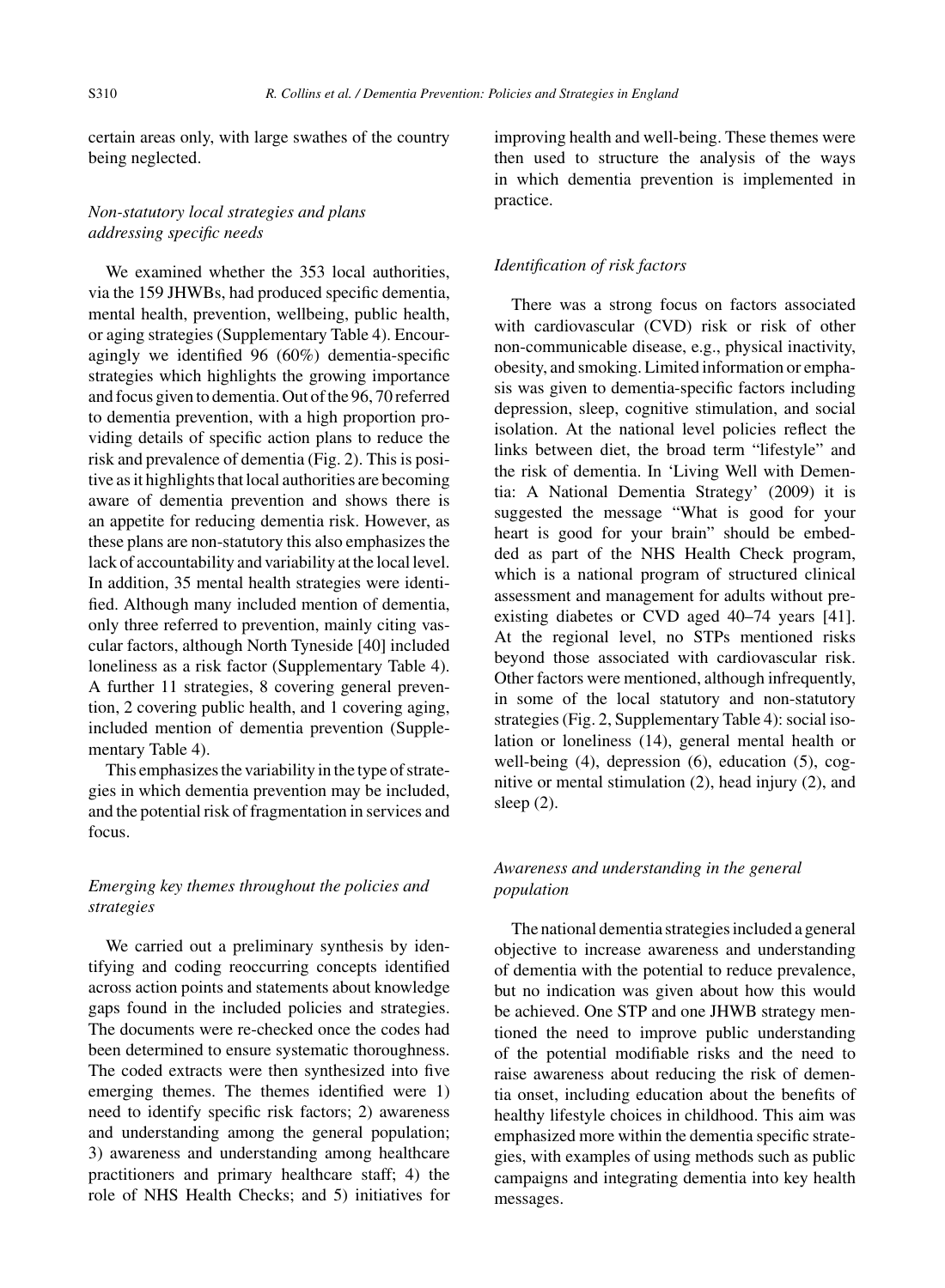# *Awareness and understanding among healthcare practitioners and primary health care staff*

As with the general population, national policies have highlighted the need to increase knowledge among health care professionals but, again, this is a vague objective, even though it is considered a key aspect for dementia prevention [42]. This was highlighted in subsequent dementia and public health policies [36, 43], which included the ambition to improve health care professionals' understanding of modifiable risk factors through the delivery of education and training programs. None of the STPs included this action and at the local level, it was included only in dementia-specific strategies, with 12 of these mentioning the need for education and training, particularly for frontline staff and those delivering NHS Health Checks.

# *The role of primary healthcare services and NHS Health Checks*

Primary healthcare services offer an important pathway for non-communicable disease prevention through modifying individual behavior and lifestyle [41]. In England, one example is the NHS Health Checks program. The program could be a potential platform for including a personalized dementia risk assessment and the potential for this has been identified in both dementia-related and public health policies [36, 37, 42, 43]. PHE (2014) [36] also included action points aimed at providing support for people to improve their lifestyles, including marketing campaigns aimed at 40 to 60-year-olds and developing a personalized risk assessment calculator. The possible role of NHS Health Checks with respect to dementia prevention is highlighted by only one STP, but it was the most frequent action referred to in both statutory and non-statutory local strategies.

## *Initiatives for improving health and wellbeing*

Improving health and well-being and encouraging healthy lifestyle behaviors through both personal responsibility and community-based initiatives are common themes across all policies, plans and strategies at all levels of governance. This could be achieved, as stated above, through the NHS Health Check, or through the provision of care and support to those with predisposing conditions such as depression [36]. Alternatively, several action points state that dementia prevention can be supported by embedding dementia risk into programs that already aim to improve the general health of the population such as those aimed at maintaining healthy weight or improving level of physical activity (Supplementary Table 4). Interestingly, strategies aimed at reducing smoking levels did not refer to smoking as a risk factor for dementia (Supplementary Table 4; data available from corresponding author). Only one strategy was not focused on cardiovascular risks [44], and this targeted social isolation and loneliness, noting that social participation and increasing social networks could act as protective factors against cognitive decline or dementia for those over the age of 65.

# *Evidence of national guidelines and recommendations*

Evidence of reference to national guidelines and recommendations regarding dementia prevention at the local and clinical level is limited and the available evidence is disparate. Three guidance and recommendation documents were identified: The National Institute for Health and Care Excellence (NICE) recommendations 'Dementia, disability and frailty in later life – mid-life approaches to prevention' [45]; 'NHS Health Check - Best Practice Guidance' [46]; and 'Dementia: The NICE-SCIE Guideline on Supporting People with Dementia and their Carers' [47, 48]. Again, the information provided in the guidelines is limited to the modifiable risk factors associated with CVD and there is encouragement to embed the messages within other health modifying advice.

# *Implementation of dementia prevention at local and clinical level*

Three documents were identified that addressed policy and strategy implementation: a pilot study for embedding dementia prevention into NHS Health Checks [49]; an evaluation of the 'Living Well with Dementia: A National Dementia Strategy' [42] titled 'Improving Dementia Services in England – an Interim Report' [50]; and the report of this evaluation from the House of Commons Committee of Public Accounts, the body responsible for scrutinizing UK government expenditure [51].

Further information on implementation was identified via progress reports on strategies, but these were sporadic and varying in detail. Information was obtained from CCG, annual Public Health or HWB reports, HWB meeting minutes, council (elected governors of the local area, town, or city) health scrutiny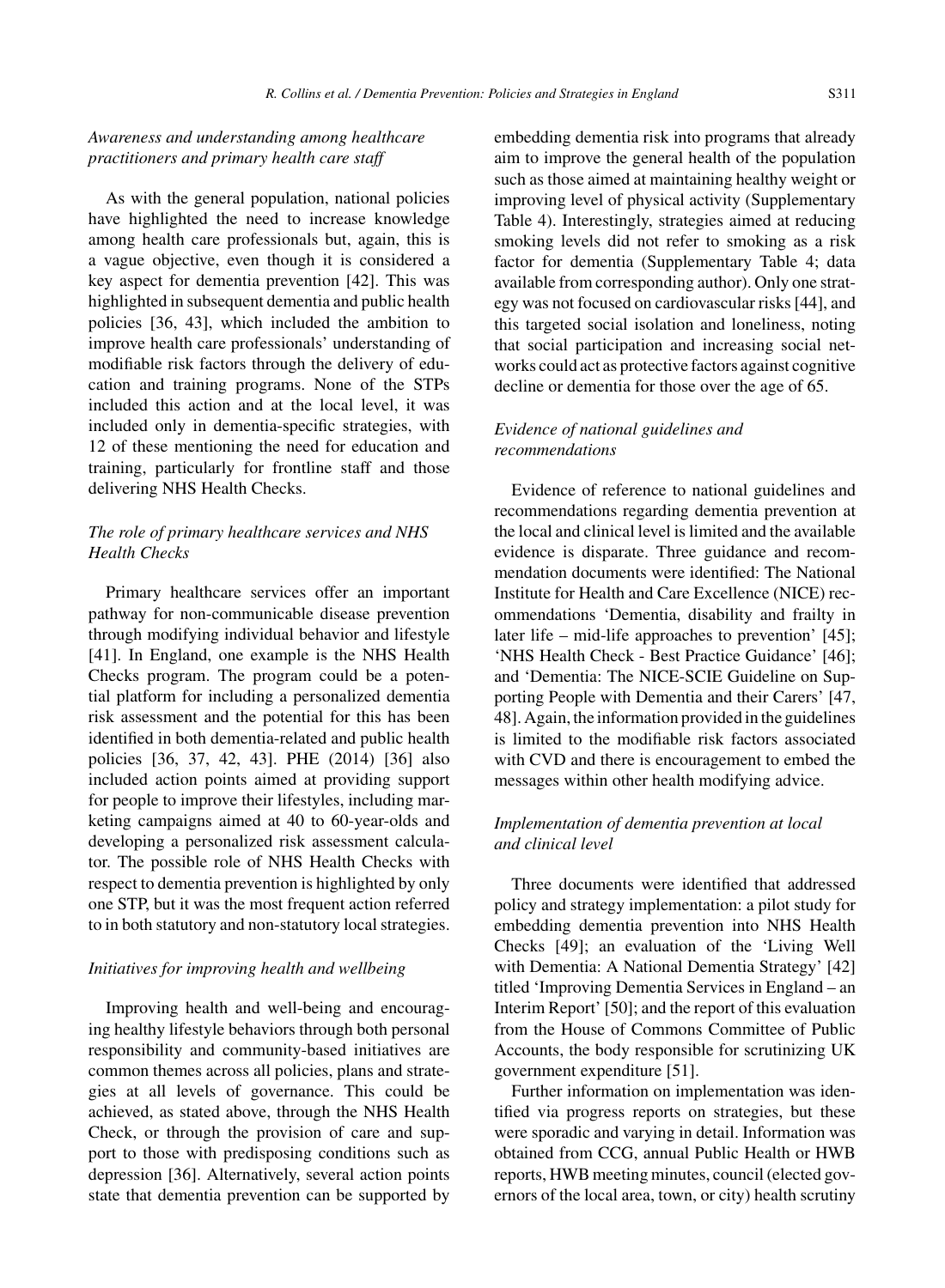reports or Healthwatch reports. Many strategies are currently in mid-term, e.g., STPs operate in a 5-year time frame that ends in 2021, and often the stated action points are long-term and difficult to measure. Only information regarding methods of raising public awareness was reported, e.g., Dementia Action Week (e.g., Northampton Borough Council 2016 [52]), local leaflets [53], public awareness events [54], and the use of social media, such as using the Twitter feed #DementiaDo . . . the Basics [55]. Links between wider national health campaigns such as Change4Life and community activities, particularly those aiming to improve physical activity as part of reducing the risk of dementia, were highlighted as examples of successful programs [56, 57]. Limited information was available regarding improving healthcare professionals' knowledge, and only brief, non-specific statements about the training being provided to staff were included [58].

Information about the possible use of NHS Health Checks to present information regarding dementia risk to the local population was vague and nonspecific. There was one indication that NHS Health Checks had been undertaken and that dementia awareness was a mandatory part of the health check provision (e.g., Nottinghamshire Health & Wellbeing Board 2017 [59]) but no further details were provided. Data regarding NHS Health Check invitation and uptake rates for each local authority were available from PHE which publishes figures on 'Preventing well', using key indicators of risk factors linked to dementia such as smoking rates with data being available for all local authorities, CCGs and STPs [60]. Information regarding whether dementia awareness was included or the quality of messaging is not recorded.

#### **DISCUSSION**

#### *Summary*

To the best of our knowledge, this is the first case study to examine the extent to which dementia prevention is considered within current national policy. Using a scoping review methodology, we examined the inclusion of dementia prevention in health policies and how this is implemented at the regional and local level. England was the focus of the study as it was one of the first nations to produce a national dementia policy and is often considered an example of good practice [29]. This review is also particularly timely due to the recent release of the World Health

Organization (WHO) guide for creating dementia policies which states the need for enhancing dementia prevention [61].

Our review indicates that dementia prevention receives more attention in the public health policy domain than in relation to mental health, even though dementia itself is often covered in mental health policies. There is evidence that national dementia policies are successfully filtering to regional and local level with dementia becoming a key priority, especially in areas with a high proportion of older people, but there is considerable variation in the attention given to dementia prevention. This variation is partly accounted for by the complexity and fluidity of the healthcare structure. Across all governance levels, dementia prevention focuses primarily on risk factors related to other non-communicable diseases, such as physical activity and obesity. Limited emphasis is given to other significant factors such as social isolation, mental health, and cognitive stimulation, but this may be due to the slow and complex process of research translation into policy. There is evidence of national guidelines and recommendations being in place, such as NICE guidelines [45, 47, 48] and the recommendation to include dementia prevention in the NHS Health Checks for those aged 40–65 [46]. The guidelines and recommendations focus mainly on modifiable risks relating to CVD. The NICE guidelines (2015) [45] do state, however, interventions and programs to reduce dementia risk should include reducing loneliness and being mentally active. Evidence of implementation of dementia prevention at the local and clinical level is both limited and inconsistent.

#### *Considering the wider context*

Although this case study focuses on England, many of the concepts, issues, barriers, and recommendations are relevant internationally. However, caution is required as even when a national policy is considered successful, transferring the policy internationally does not guarantee a positive outcome due to wide variations and differences in governmental and political, social, healthcare, and economic structures [1, 10, 62], especially where policies are not backed up by specific legislation [63].

As stated, although many of the concepts, issues, and barriers identified in policies and strategies have the potential to be transferable internationally, similar caution should also be exercised when comparing the policies of different countries. As an example, one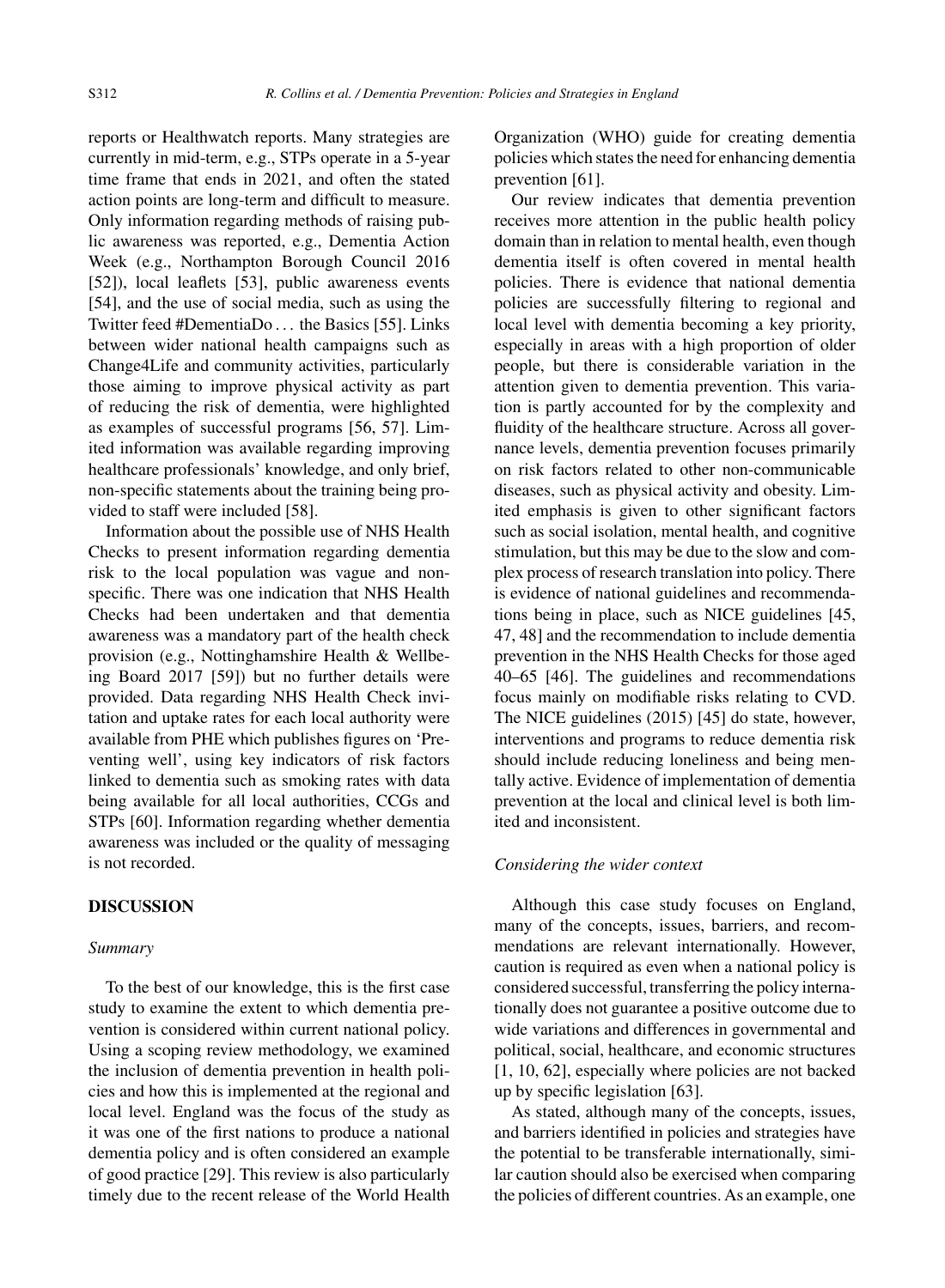country that might be expected to be comparable with England is Australia, given similar levels of development, close cultural and social links, and complex health care systems. However, making comparisons is challenging as the health care systems have different governance structures. Overall, however, there seem to be three key differences between dementia prevention policies in the two countries: greater emphasis is given to unique factors associated with risk of dementia in Australian national and state dementia policies, suggesting a clearer distinction for dementia prevention; the Australian policies place greater emphasis on a collaborative approach to awareness raising and risk reduction, undertaken in parallel with their other relevant health priorities, including mental health; and less focus is placed on healthcare staff in the Australian policies compared to those of England. There are similarities, however, including the need to inform local communities, to target social inequalities using specific, culturally appropriate messaging, and to develop programs especially for those considered at high risk [64–68].

Key barriers to primary prevention of dementia that emerged from this study were lack of knowledge among stakeholders at all levels and limited resources. Similar barriers have been identified in other studies, for example a recent report commissioned by PHE [28]. However, as the authors stated, the review was not systematic and it was commissioned by PHE, potentially introducing bias. Some of its findings have been confirmed by the current study, such as the need for effective healthcare structures to ensure successful implementation of dementia prevention strategies. Similar conclusions were drawn from an analysis of policies on prevention and control of CVD and diabetes in Turkey which suggested the structure of the healthcare system limited the potential for implementation into practice [69]. Policies can be useful to highlight intent regarding population health but do not necessarily result in the impact intended [11].

Lack of knowledge and understanding of dementia is apparent in the terminology used in the policies. Although there are many forms of dementia, with Alzheimer's disease being the most common, the general term "dementia" or the phrase "different types of dementia" is used in the majority of policies and strategies. General health policies and strategies (e.g., Public Health England, JHWS) refer to "dementia" risk reduction. More differentiation of risk factors relating to specific dementia types, especially vascular dementia, Alzheimer's disease,

or alcohol-related dementia/ Korsakoff's syndrome, occurred more frequently in non-statutory strategies. There was also evidence of some confusion where Alzheimer's disease and dementia were referred to as separate disorders.

As shown by our review, national guidelines need to be comprehensive and include accurate information [28]. However, guidelines do not necessarily guarantee successful implementation of policy, as highlighted in studies of the translation of policies on secondary prevention of coronary heart disease into practice in Ireland and Northern Ireland [11] and management of chronic diseases at the primary care level in Europe [70]. Interventions aimed at implementing policy guidance need to be conducted by well-informed and knowledgeable healthcare staff if they are to be successful [11, 28] and there is a need for increased knowledge and understanding of dementia prevention among healthcare professionals.

Implementation of policies is more likely when there is political and social focus around the launch of a policy, such as the launch of the National Dementia Strategy of Malta [71]. Initial indicators showed increases in measurable outcomes such as improved diagnosis rates [71], which is consistent with our findings in there was greater emphasis on measurable outcomes, such as diagnostic rates, in the local strategies. Establishing the long-term effectiveness and cost-effectiveness of primary prevention strategies particularly with respect to dementia proves challenging partly because of the long delay between mid-life interventions and the age at which dementia may occur [72].

This review has shown that dementia risk factors covered in policies and strategies are generally embedded within advice relating to other noncommunicable diseases. It may be more beneficial to provide a specific focus on dementia prevention. Although recent systematic reviews [23, 24], along with some clinical trials such as FINGER [73], preDIVA [74], and MAPT [75], have advanced current knowledge and understanding of modifiable risk factors, continued research is needed [76] especially given the time lag involved in the translation of research into policy [77]. It is also noteworthy that mild cognitive impairment (MCI) was not addressed in any of the documents we looked at. As MCI does not necessarily progress to dementia, and some people with MCI revert to normal cognitive functioning, it could be beneficial to target this group to promote long term maintenance of cognitive health.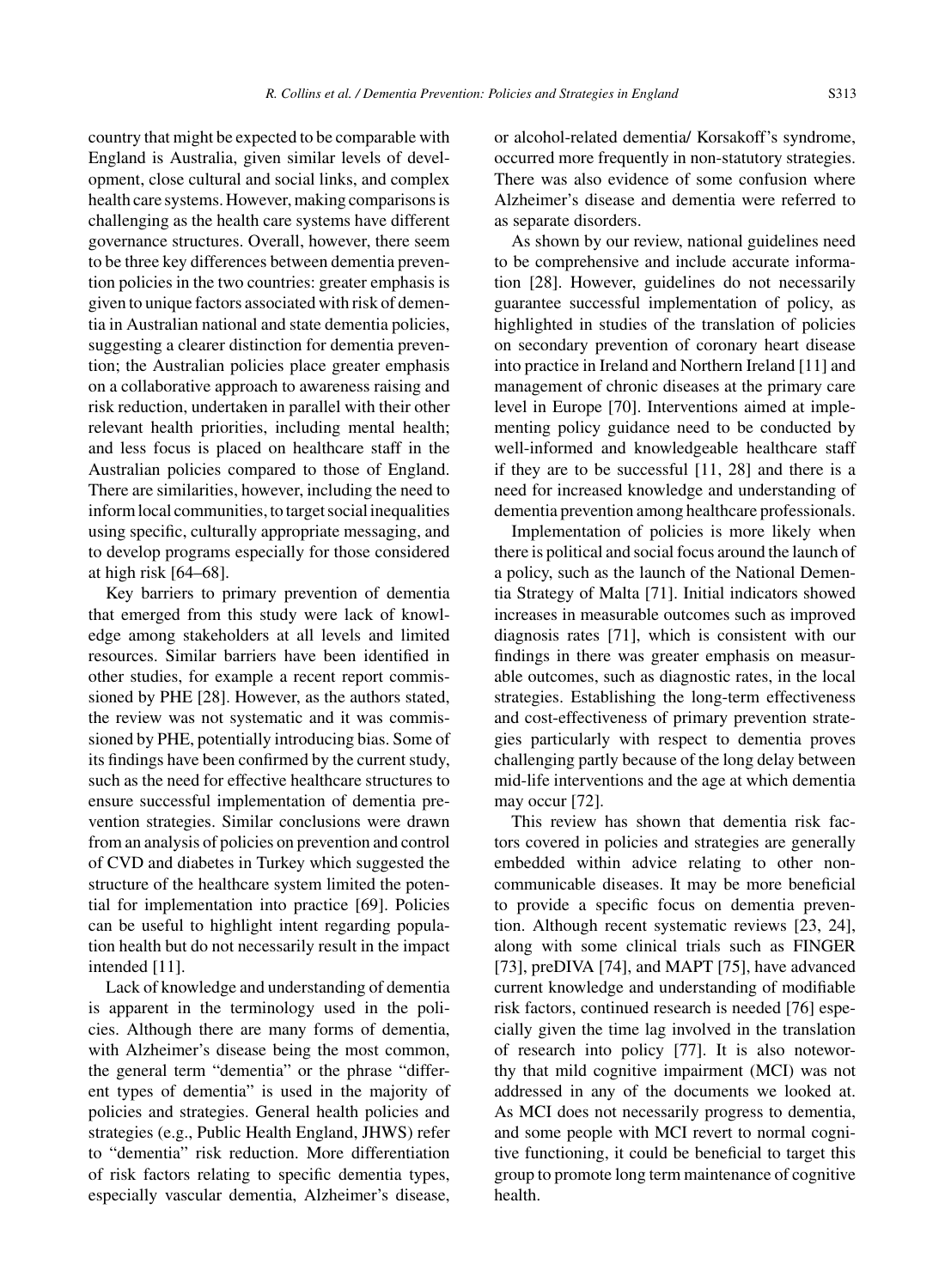National campaigns specifically aimed at dementia risk reduction, similar to those in Australia, Finland, and the USA, could be beneficial for conveying relevant messages [20, 29]. Primary healthcare may be the appropriate platform for providing prevention for delivering risk messages [78]. One such example is the NHS Health Check program in England. A recent pilot study was undertaken to determine the feasibility of extending the NHS Health Checks for 40–64-year-olds with the aim of raising awareness of dementia risk reduction [49]. The pilot showed inclusion of dementia risk was feasible but highlighted the need for dementia-specific information and advice, rather than just adding dementia to the existing focus on modifying vascular risk. This is inconsistent, however, with findings from a recent qualitative study showing that members of the public preferred advice to focus on improving overall health and wellbeing rather than focusing specifically on dementia and giving them "another disease" to think about [79]. Which messages are most relevant and effective to support dementia prevention remains to be determined, and may differ for different groups in society.

## *Implications for research and practice*

In order to effectively implement national policies at the level of local populations and individuals, there is a need for a transparent, stable, and well-structured healthcare system allowing for identification and sharing of good practice both nationally and internationally.

A separate, specific national dementia prevention policy may provide consistency in delivery throughout the country as this would separate prevention from other dementia-related issues such as diagnosis. This could provide a coherent governance structure within the public health domain, similar to the way in which prevention of other non-communicable diseases is handled [20, 29, 80]. Policies and strategies need to focus on the full range of dementia-specific factors including social isolation and lack of cognitive stimulation. Specific messages would be preferable to broad and vague statements about "improving lifestyle" or "changing behavior". Messages about maintaining brain health and cognition could potentially be embedded in public health promotion campaigns (e.g., those focusing on weight maintenance, improving physical activity) [20, 45]. Some evidence from this review has shown that dementia prevention is sometimes included in

general health strategies of this kind. However, as argued above, this only partially addresses the range of relevant factors, and carries the risk that dementiaspecific messages can potentially be lost [49].

To be effective, messages should be designed for and targeted to specific audiences, including underrepresented groups [81–83]. Examples of different types of messaging include the use of social media (e.g., Twitter feed #DementiaDo . . . the Basics) [55] and the "brainy app" [84]. Efforts to engage younger generations are important in order to embed dementia prevention into social consciousness, as in the Finnish National Plan for brain health promotion 'TARGET 2020 - Life is Cool with Fit Brains' project [29].

With the introduction of NHS England best practice guidelines suggesting the inclusion of dementia risk messaging for 40–74-year-olds attending NHS Health Checks [46], it is likely that frontline healthcare staff will need increased training to improve knowledge and understanding of dementia prevention and modifiable risk factors [29, 49]. It will be important to determine whether information relevant to dementia prevention is being delivered effectively at the clinical level. There is an urgent need for research of this kind as the process of implementing research into policy and policy into practice is complex and lengthy [5, 11, 77].

#### *Strengths and limitations*

The main strengths of this scoping review are the breadth and depth of the searches undertaken. We have been as systematic and thorough as possible in obtaining details of all the relevant policies and strategies at national, regional and local levels. We have strengthened this case study by using well-publicized methodological frameworks for data collection and data analysis. There were, however, several limitations to the current study. Firstly, there was inconsistency in terminology used in the various documents, with the words 'policy', 'strategy', and 'plan' often used interchangeably, which created challenges for identification, and it is possible that some policies or strategies may have been missed. However, the systematic approach taken in the searches limited this risk. Secondly, the health care system is subject to fluid structural changes, such as the development of Integrated Care Systems (ICSs) alongside STPs [85], the merger and dissolution of CCGs [86], and the devolution of financial control to some regional administrations, e.g., Greater Manchester [87]. This made it a complex task to determine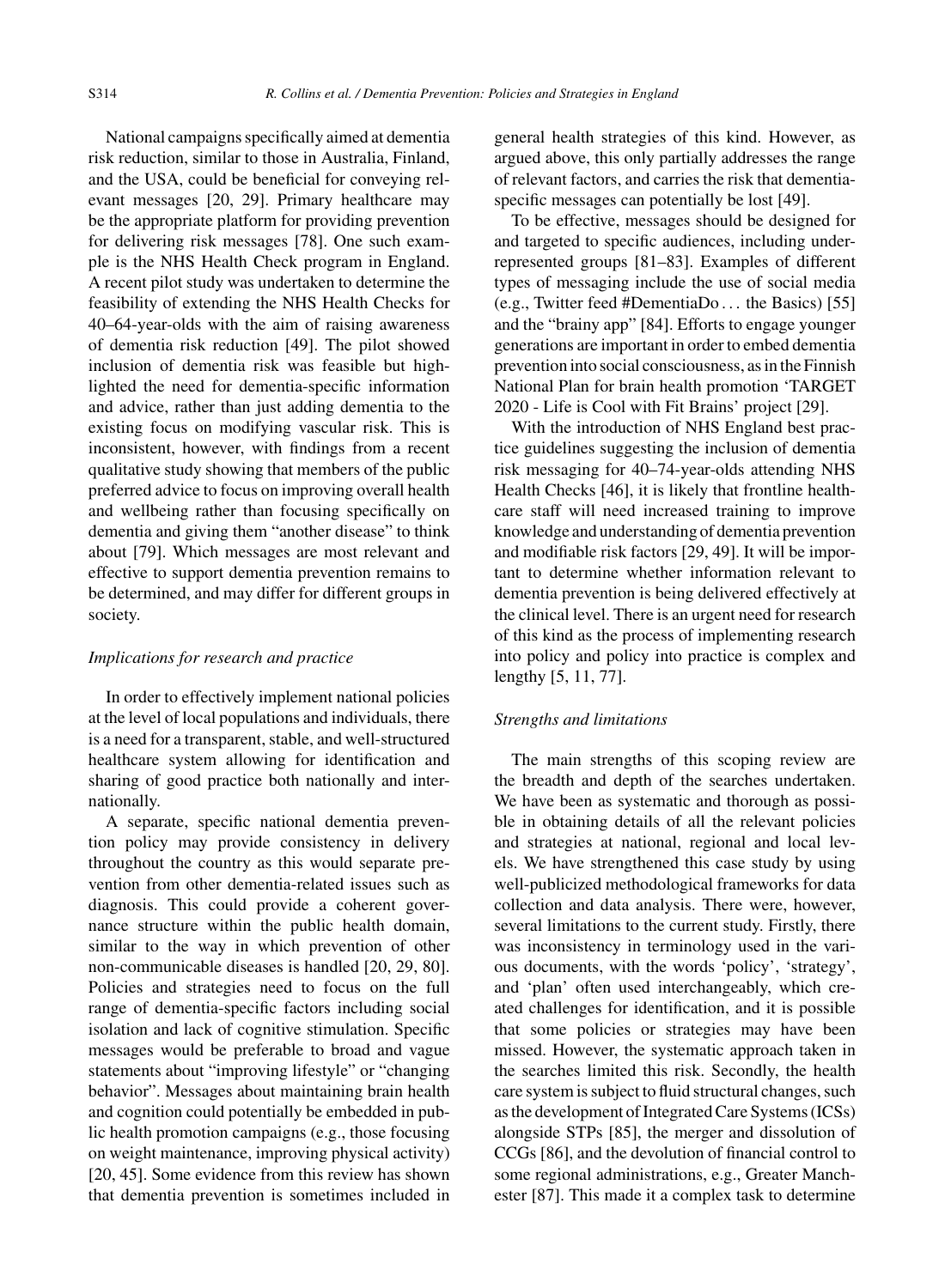the exact nature of current governance structures and to ensure that all strategies were correctly identified. This was compounded by the variability in partnerships formed in local areas, for example between local authorities, CCGs and other related partners. Again, however, the systematic approach to searching limited this risk.

### *Conclusion*

The evaluation of national policies is essential for understanding the impact of policy outcomes on populations, communities, and individuals, particularly with respect to behavior change. Such evaluation also allows identification of gaps and potential reasons for failure, and supports development of future policy [5]. However, evaluation of national policy focusing on dementia prevention may be challenging and before any such evaluation is conducted it is important to define the expected outcomes of such policy (e.g., improvement in behaviors, decrease in dementia risk score, fewer dementia cases).

This is the first case study to examine how dementia prevention is addressed in national policy. The themes and implications emerging from this review show that dementia prevention appears to be more appropriately embedded in public health policies rather than as part of mental health policy, and that primary care is an appropriate platform for delivering dementia prevention. Local variation is largely due to the complexity of healthcare structures; successful policy implementation benefits from a stable and consistent healthcare structure and a validated framework for implementing policies at the clinical level, more emphasis on dementia-specific risk factors, rather than just on those that are shared with other non-communicable diseases, is needed. A separate national dementia prevention policy would aid in the delivery of brain health messages to both the general population and healthcare professionals. In order for policies to be enacted effectively in practice, consideration must be given to the social, professional, and structural context as this can lead to the success or failure of policy implementation [8]. Identifying challenges and opportunities due to policy failure or success is essential to help determine whether future practicebased interventions have the potential to deliver the desired outcomes. The findings of this review suggest that any dementia prevention interventions delivered in primary care may require added input with respect to governance and infrastructure in order to be effective.

#### **ACKNOWLEDGMENTS**

This work was supported by the following grant: Centre for Research Excellence in Promoting Cognitive Health and Preventing Cognitive Decline with Chief Investigator Professor Kaarin Anstey. Funder's number: APP 1100579.

Authors' disclosures available online [\(https://](https://www.j-alz.com/manuscript-disclosures/18-0608r1) [www.j-alz.com/manuscript-disclosures/18-0608r1\)](https://www.j-alz.com/manuscript-disclosures/18-0608r1).

#### **SUPPLEMENTARY MATERIAL**

The supplementary material is available in the electronic version of this article: [http://dx.doi.org/](http://dx.doi.org/10.3233/JAD-180608) [10.3233/JAD-180608.](http://dx.doi.org/10.3233/JAD-180608)

#### **REFERENCES**

- [1] Dodson EA, Brownson RC, Weiss SW (2012) Policy dissemination research. In *Dissemination and implementation research in health: Translating science to practice*, Brownson R, Colditz G, Proctor EK, eds. Oxford University Press, Oxford, UK.
- [2] Collins T (2005) Health policy analysis: A simple tool for policy makers. *Publ Health* **119**, 192-196.
- [3] Bowman S, Unwin N, Critchley J, Capewell S, Husseini A, Maziak W, Zaman S, Romdhane HB, Fouad F, Phillimore P, Unal B (2012) Use of evidence to support healthy public policy: A policy effectiveness-feasibility loop. *Bull World Health Org* **90**, 847-853.
- [4] Brownson RC, Chriqui JF, Stamatakis KA (2009) Understanding evidence-based public health policy. *Am J Publ Health* **99**, 1576-1583.
- [5] Walt G, Shiffman J, Schneider H, Murray SF, Brugha R, Gilson L (2008) 'Doing'health policy analysis: Methodological and conceptual reflections and challenges. *Health Pol Plann* **23**, 308-317.
- [6] Walt G, Gilson L (1994) Reforming the health sector in developing countries: The central role of policy analysis. *Health Pol Plann* **9**, 353-370.
- [7] Coveney J (2010) Analyzing public health policy: Three approaches. *Health Promot Pract* **11**, 515-521.
- [8] Watt S, Sword W, Krueger P (2005) Implementation of a health care policy: An analysis of barriers and facilitators to practice change. *BMC Health Serv Res* **5**, 53.
- [9] Seddon D, Krayer A, Robinson C, Woods B, Tommis Y (2013) Care coordination: Translating policy into practice for older people. *Qual Ageing* **14**, 81-92.
- [10] McRobie E, Wringe A, Nakiyingi-Miiro J, Kiweewa F, Lutalo T, Nakigozi G, Todd J, Eaton JW, Zaba B, Church K (2017) HIV policy implementation in two health and demographic surveillance sites in Uganda: findings from a national policy review, health facility surveys and key informant interviews. *Implement Sci* **12**, 47.
- [11] Prior L, Wilson J, Donnelly M, Murphy AW, Smith SM, Byrne M, Byrne M, Cupples ME (2014) Translating policy into practice: A case study in the secondary prevention of coronary heart disease. *Health Expect* **17**, 291-301.
- [12] Sabatier PA, (ed.) (2007) *Theories of the policy process*, Westview Press, Colorado, USA.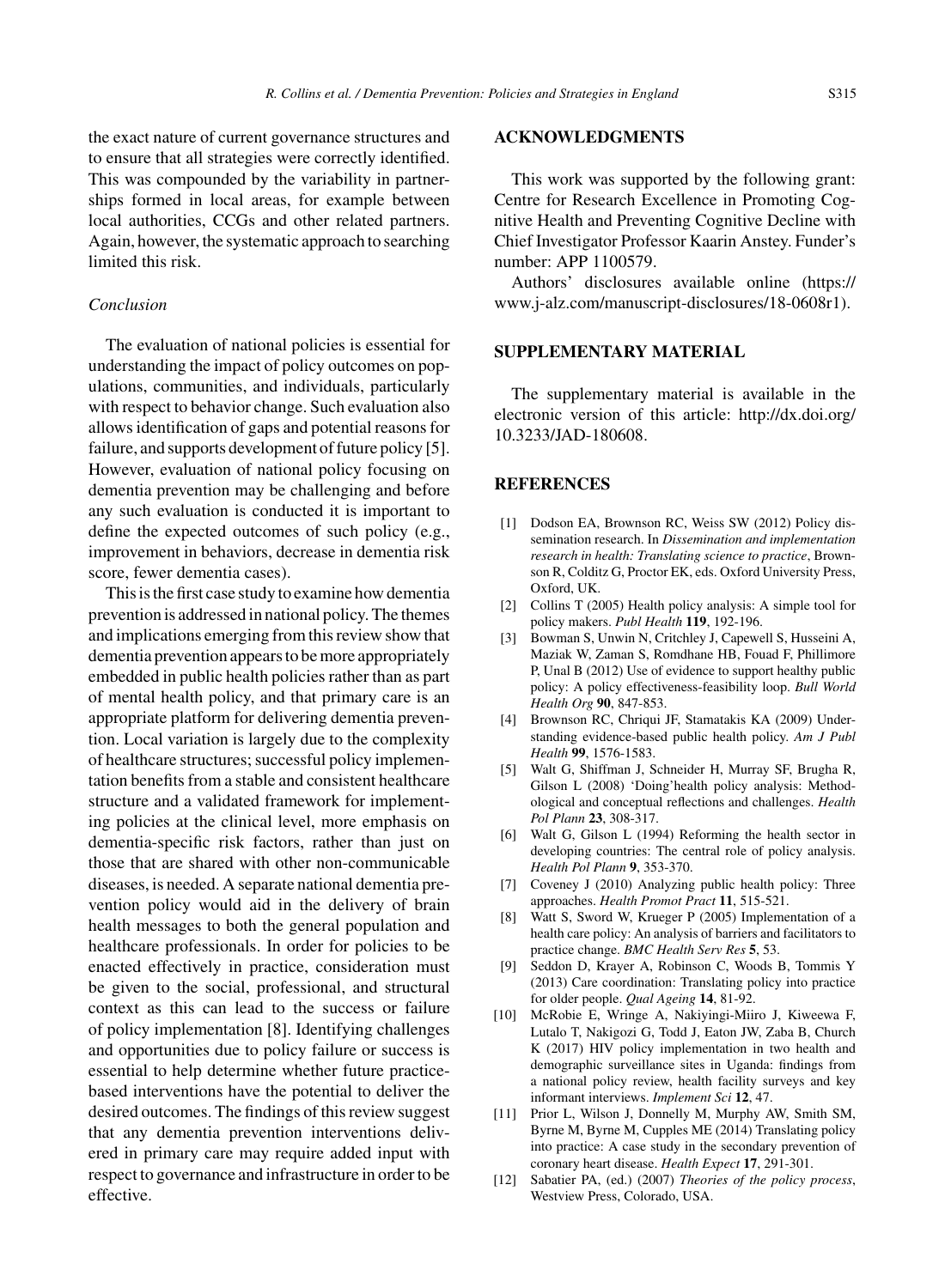- [13] Exworthy M, Peckham S, Powell M (2012) *Shaping health policy: Case study methods and analysis*, Policy Press, Bristol, UK.
- [14] Shaikh I (2018) "Competency for public health policy analysis": A case study of Pakistan. *J Glob Health Rep* **2**, e2018011.
- [15] Cawley C, McRobie E, Oti S, Njamwea B, Nyaguara A, Odhiambo F, Otieno F, Njage M, Shoham T, Church K, Mee P (2017) Identifying gaps in HIV policy and practice along the HIV care continuum: Evidence from a national policy review and health facility surveys in urban and rural Kenya. *Health Pol Plann* **32**, 1316-1326.
- [16] Mayer M, Kenter RC, Morris JC, Lucero L (2018) State Implementation of the Affordable Care Act: Four Case Studies. *Polit Pol* **46**, 295-319.
- [17] Yin RK (2009) *Case study research: Design and methods*, Sage Publications, California, USA.
- [18] Gilson L, Organization WH (2013) *Health policy and system research: A methodology reader*, World Health Organization, Geneva, Switzerland.
- [19] Wu YT, Beiser AS, Breteler MM, Fratiglioni L, Helmer C, Hendrie HC, Honda H, Ikram MA, Langa KM, Lobo A, Matthews FE (2017) The changing prevalence and incidence of dementia over time-current evidence. *Nat Rev Neurol* **13**, 327-339.
- [20] Prince M, Comas-Herrera A, Knapp M, Guerchet M, Karagiannidou M (2016) *World Alzheimer report 2016: Improving healthcare for people living with dementia: Coverage, quality and costs now and in the future*, Alzheimer's Disease International, London, UK.
- [21] Lewis F, Karlsberg Schaffer S, Sussex J, O'Neill P, Cockcroft L (2014) *The Trajectory of Dementia in the UK - Making a Difference*, Office of Health Economics, London, UK.
- [22] Lincoln P, Fenton K, Alessi C, Prince M, Brayne C, Wortmann M, Patel K, Deanfield J, Mwatsama M (2014) The Blackfriars Consensus on brain health and dementia. *Lancet* **383**, 1805-1806.
- [23] Livingston G, Sommerlad A, Orgeta V, Costafreda SG, Huntley J, Ames D, Ballard C, Banerjee S, Burns A, Cohen-Mansfield J, Cooper C (2017) Dementia prevention, intervention, and care. *Lancet* **390** 2673-2734.
- [24] Norton S, Matthews FE, Barnes DE, Yaffe K, Brayne C (2014) Potential for primary prevention of Alzheimer's disease: An analysis of population-based data. *Lancet Neurol* **13**, 788-794.
- [25] Lafortune L, Martin S, Kelly S, Kuhn I, Remes O, Cowan A, Brayne C (2016) Behavioural risk factors in mid-life associated with successful ageing, disability, dementia and frailty in later life: A rapid systematic review *PLoS One* **11**, e0144405.
- [26] Valenzuela M, Sachdev PS (2009) Harnessing brain and cognitive reserve for the prevention of dementia. *Indian J Psychiatr* **51**, S16-S21.
- [27] Read S, Wittenberg R, Karagiannidou M, Anderson R, Knapp M, Personal Social Services Research Unit L (2017) *The effect of midlife risk factors on dementia in older age*, Public Health England, London, UK.
- [28] Wittenberg R, Karagiannidou M, Knapp M, Personal Social Services Research Unit, LSE (2017) *Primary prevention of dementia: Barriers and facilitators*, Public Health England, London, UK.
- [29] Splaine M, Wortmann M, Seitzer M, Gordon K, Kerr S, Lynch C (2017)*National Dementia Action Plans - Examples*

*For Inspiration*, Alzheimer's Disease International, London, UK.

- [30] Arksey H, O'Malley L (2005) Scoping studies: Towards a methodological framework. *Int J Soc Res Meth* **8**, 19-32.
- [31] Briscoe S (2017) A review of the reporting of web searching to identify studies for Cochrane systematic reviews. *Res Synth Methods* **9**, 89-99.
- [32] Popay J, Roberts H, Sowden A, Petticrew M, Arai L, Rodgers M, Britten N, Roen K, Duffy S (2006) Guidance on the conduct of narrative synthesis in systematic reviews. *A product from the ESRC methods programme Version*, **1**, b92.
- [33] The King's Fund, Sustainability and transformation plans (STPs) explained [https://www.kingsfund.org.uk/topics/](https://www.kingsfund.org.uk/topics/integrated-care/sustainability-transformation-plans-explained) [integrated-care/sustainability-transformation-plans](https://www.kingsfund.org.uk/topics/integrated-care/sustainability-transformation-plans-explained)explained, 21 February 2017, Accessed 10 June 2018.
- [34] The King's Fund, Health and wellbeing boards (HWBs) explained [https://www.kingsfund.org.uk/publications/](https://www.kingsfund.org.uk/publications/health-wellbeing-boards-explained) [health-wellbeing-boards-explained,](https://www.kingsfund.org.uk/publications/health-wellbeing-boards-explained) 22 June 2016, Accessed 10 June 2018.
- [35] HM Government (2010) *Healthy Lives, Healthy People: Our strategy for public health in England*, The Stationary Office, London, UK.
- [36] Public Health England (2014) *From evidence into action: Opportunities to protect and improve the nation's health*, PHE Publications, London, UK.
- [37] Public Health England (2016) *Strategic plan for the next four years: Better outcomes by 2020*, PHE Publications, London, UK.
- [38] NHS England, Five Year Forward View, HMSO, [https://www.england.nhs.uk/wp-content/uploads/2014/10/](https://www.england.nhs.uk/wp-content/uploads/2014/10/5yfv-web.pdf) [5yfv-web.pdf,](https://www.england.nhs.uk/wp-content/uploads/2014/10/5yfv-web.pdf) October 2014, Accessed 15 May 2018.
- [39] NHS England, NHS Improvement (Monitor and the NHS Trust Development Authority), Care Quality Commission (CQC), Health Education England (HEE), National Institute of Health and Care Excellence (NICE), Public Health England (PHE) (2015) *Delivering the Forward View: NHS planning guidance 2016/17* – *2020/21*, NHS England, London, UK.
- [40] North Tyneside Clinical Commissioning Group, North Tyneside Council, Mental Wellbeing in Later Life North Tyneside Joint Strategy 2017-2022, [https://my.](https://my.northtyneside.gov.uk/sites/default/files/consultation/related-documents/OPMH%20Strategy%20%20FINAL%20DRAFT%20for%20comment.pdf) [northtyneside.gov.uk/sites/default/files/consultation/](https://my.northtyneside.gov.uk/sites/default/files/consultation/related-documents/OPMH%20Strategy%20%20FINAL%20DRAFT%20for%20comment.pdf) [related-documents/OPMH%20Strategy%20%20FINAL%](https://my.northtyneside.gov.uk/sites/default/files/consultation/related-documents/OPMH%20Strategy%20%20FINAL%20DRAFT%20for%20comment.pdf) 20DRAFT%20for%20comment.pdf, 2017, Accessed 25 May 2018.
- [41] Usher-Smith JA, Silarova B, Ward A, Youell J, Muir KR, Campbell J, Warcaba J (2017) Incorporating cancer risk information into general practice: A qualitative study using focus groups with health professionals. *Br J Gen Pract* **67**, e218-e226.
- [42] Department of Health (2009) *Living well with dementia: A National Dementia Strategy*, Department of Health, London, UK.
- [43] Department of Health (2015) *Prime Minister's challenge on dementia 2020*, Department of Health, London, UK.
- [44] Hammersmith and Fulham Board for Social Inclusion, Tackling Social Isolation and Loneliness - A Strategy for Hammersmith and Fulham, [http://democracy.](http://democracy.lbhf.gov.uk/documents/s85537/Addressing%20Social%20Isolation%20and%20Loneliness%20In%20Hammersmith%20and%20Fulham%20-%20Appendix%201%20Tackling%20social%20i.pdf) [lbhf.gov.uk/documents/s85537/Addressing%20Social%](http://democracy.lbhf.gov.uk/documents/s85537/Addressing%20Social%20Isolation%20and%20Loneliness%20In%20Hammersmith%20and%20Fulham%20-%20Appendix%201%20Tackling%20social%20i.pdf) [20Isolation%20and%20Loneliness%20In%20](http://democracy.lbhf.gov.uk/documents/s85537/Addressing%20Social%20Isolation%20and%20Loneliness%20In%20Hammersmith%20and%20Fulham%20-%20Appendix%201%20Tackling%20social%20i.pdf) Hammersmith%20and%20Fulham%20-%20Appendix% 201%20Tackling%20social%20i.pdf, Accessed 20 June 2018.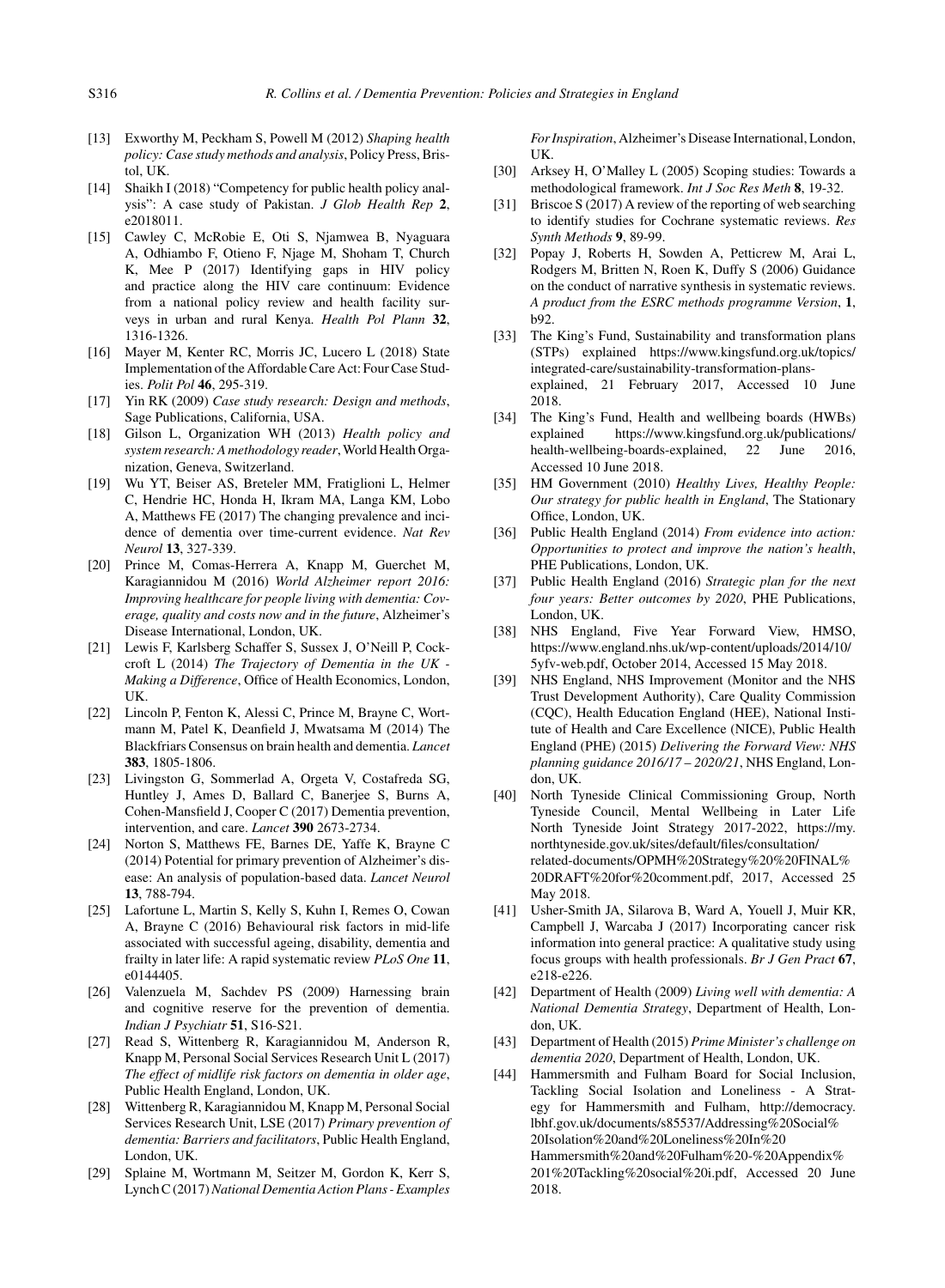- [45] National Institute of Health and Care Excellence, Dementia, disability and frailty in later life: Mid-life approaches to delay or prevent onset overview, [https://pathways.](https://pathways.nice.org.uk/pathways/dementia-disability-and-frailty-in-later-life-mid-life-approaches-to-delay-or-prevent-onset) [nice.org.uk/pathways/dementia-disability-and-frailty-in](https://pathways.nice.org.uk/pathways/dementia-disability-and-frailty-in-later-life-mid-life-approaches-to-delay-or-prevent-onset)later-life-mid-life-approaches-to-delay-or-prevent-onset, October 2015,Accessed 28 May 2018.
- [46] Public Health England (2017) *NHS Health Check: Best practice guidance*, Public Health England, London, UK.
- [47] National Institute for Health and Clinical Excellence (2007) in *National Clinical Practice Guideline Number 42,* National Collaborating Centre for Mental Health,The British Psychological Society and Gaskell, London, UK.
- [48] National Institute for Health and Clinical Excellence (2016) in *National Clinical Practice Guideline Number 42 (Update),* National Collaborating Centre for Mental Health, The British Psychological Society and Gaskell, London, UK.
- [49] Solutions Research (2017) *NHS Health Check 40-64 Dementia Pilot Research Findings Summary Research Report*, Solutions Research, London, UK.
- [50] National Audit Office, Improving Dementia Services in England – an Interim Report, [https://www.nao.org.uk/wp](https://www.nao.org.uk/wp-content/uploads/2010/01/091082.pdf)content/uploads/2010/01/091082.pdf, 14 January 2010, Accessed 3 June 2018.
- [51] House of Commons Committee of Public Accounts (2010) *Improving Dementia Services in England— an Interim Report. Nineteenth Report of Session 2009*– 10 The Stationery Office, London, UK.
- [52] Northampton Borough Council 2016 Health and Wellbeing Board, Director of Public Health Annual Report 2016/2017 - A report by the Director of Public Health and Wellbeing, Northamptonshire, 2016/17, [http://](http://www3.northamptonshire.gov.uk/councilservices/health/health-and-wellbeing-board/Documents/NCC%20DPH%20Report%20Aug%202017.pdf) [www3.northamptonshire.gov.uk/councilservices/health/](http://www3.northamptonshire.gov.uk/councilservices/health/health-and-wellbeing-board/Documents/NCC%20DPH%20Report%20Aug%202017.pdf) [health-and-wellbeing-board/Documents/NCC%20DPH%](http://www3.northamptonshire.gov.uk/councilservices/health/health-and-wellbeing-board/Documents/NCC%20DPH%20Report%20Aug%202017.pdf) 20Report%20Aug%202017.pdf, Accessed 25 May 2018.
- [53] Doncaster Dementia Strategic Partnership, The Doncaster Dementia Strategy: Progress Report 2015/16, [http://www.doncasterccg.nhs.uk/wp-content/uploads/](http://www.doncasterccg.nhs.uk/wp-content/uploads/2016/05/Dementia-Report.pdf) [2016/05/Dementia-Report.pdf](http://www.doncasterccg.nhs.uk/wp-content/uploads/2016/05/Dementia-Report.pdf), May 2016.
- [54] The Royal Borough of Kingston-Upon-Thames, Update on the progress of Annual Public Health Report 2014 recommendations, [https://www.kingston.gov.uk/](https://www.kingston.gov.uk/downloads/file/1518/update_on_the_progress_of_annual_public_health_report_2014_recommendations) [downloads/file/1518/update](https://www.kingston.gov.uk/downloads/file/1518/update_on_the_progress_of_annual_public_health_report_2014_recommendations)\_on\_the\_progress\_of\_annual\_ public health report 2014 [recommendations](https://www.kingston.gov.uk/downloads/file/1518/update_on_the_progress_of_annual_public_health_report_2014_recommendations), Accessed 25 May 2018.
- [55] Cheshire West and Chester Council, Improving public health outcomes: 2016 Public Health Annual Report, [https://cheshirewestandchester.gov.uk/documents/social](https://cheshirewestandchester.gov.uk/documents/social-care-and-health/health-and-wellbeing/public-health/public-health-annual-report-2016.pdf)care-and-health/health-and-wellbeing/publichealth/public-health-annual-report-2016.pdf, Accessed 25 May 2018.
- [56] London Borough of Richmond-Upon-Thames, Annual Report of the Director of Public Health 2016. Prevention: Redressing the balance in a time of austerity [https://www.richmond.gov.uk/media/10923/annual](https://www.richmond.gov.uk/media/10923/annual_public_health_report_2016.pdf) public health report [2016.pdf,](https://www.richmond.gov.uk/media/10923/annual_public_health_report_2016.pdf) 13 January 2016, Accessed 25 May 2018.
- [57] Brighton and Hove City Council, Living Well in A Health City. Annual Report of the Director of Public<br>Health 2016/2017, https://www.brighton-hove.gov. Health 2016/2017, [https://www.brighton-hove.gov.](https://www.brighton-hove.gov.uk/sites/brighton-hove.gov.uk/files/Director%20of%20Public%20Health%20AR%202017%20%28PDF%209MB%29.pdf) [uk/sites/brighton-hove.gov.uk/files/Director%20of%20](https://www.brighton-hove.gov.uk/sites/brighton-hove.gov.uk/files/Director%20of%20Public%20Health%20AR%202017%20%28PDF%209MB%29.pdf) [Public%20Health%20AR%202017%20%28PDF%209MB](https://www.brighton-hove.gov.uk/sites/brighton-hove.gov.uk/files/Director%20of%20Public%20Health%20AR%202017%20%28PDF%209MB%29.pdf) %29.pdf, Accessed 25 May 2018.
- [58] Healthwatch Shropshire 2018, Albrighton Medical Practice Enter & View Visit Report [http://www.](http://www.healthwatchshropshire.co.uk/sites/default/files/uploads/Healthwatch_Shropshire_Enter_and_View_Report_Albrighton_Medical_Centre_2018.pdf)

[healthwatchshropshire.co.uk/sites/default/files/uploads/](http://www.healthwatchshropshire.co.uk/sites/default/files/uploads/Healthwatch_Shropshire_Enter_and_View_Report_Albrighton_Medical_Centre_2018.pdf) [Healthwatch](http://www.healthwatchshropshire.co.uk/sites/default/files/uploads/Healthwatch_Shropshire_Enter_and_View_Report_Albrighton_Medical_Centre_2018.pdf) Shropshire Enter and View Report Albrighton Medical Centre 2018.pdf, 16 May 2018, Accessed 25 May 2018.

- [59] Nottinghamshire County Council, Director of Public Health's Annual Report 2016 – Update on Progress, [http://www.nottinghamshire.gov.uk/media/129277/dph](http://www.nottinghamshire.gov.uk/media/129277/dph-annual-report-2016-update-final.pdf)annual-report-2016-update-final.pdf, November 2017, Accessed 25 May 2018.
- [60] Public Health England, Dementia Profile, [https://fingertips.phe.org.uk/profile-group/mental](https://fingertips.phe.org.uk/profile-group/mental-health/profile/dementia)health/profile/dementia, March 2018, Accessed 20 May 2018.
- [61] World Health Organization (2018) *Towards a dementia plan: A WHO guide*, World Health Organization, Geneva, Switzerland.
- [62] Stone D (2017) Understanding the transfer of policy failure: Bricolage, experimentalism and translation. *Pol Polit* **45**, 55-70.
- [63] McKenzie A, Sokpo E, Ager A (2014) Bridging the policyimplementation gap in federal health systems: Lessons from the Nigerian experience. *J Publ Health Af* **5**, 82-87.
- [64] Department of Health (2009) *National Framework for Action on Dementia 2015 - 2019*, Australian Government, Canberra, Australia.
- [65] NSW Department of Health (2011) *Dementia Services Framework 2010-2015*, State of New South Wales, North Sydney, Australia.
- [66] Department of Health (2014) *Supporting people with dementia and their families and carers: Victorian dementia action plan 2014*– 18, State of Victoria, Melbourne.
- [67] Office for the Ageing, Department for Families and Communities (2009) *South Australia's Dementia Action Plan 2009-2012: Facing the Challenges Together*, State of South Australia, Adelaide, Australia.
- [68] Queensland Health (2010) *Queensland Health Dementia Framework 2010-2014*, The State of Queensland, Brisbane, Australia.
- [69] Kilic B, Kalaca S, Unal B, Phillimore P, Zaman S (2015) Health policy analysis for prevention and control of cardiovascular diseases and diabetes mellitus in Turkey. *Int J Publ Health* **60**, 47-53.
- [70] Brusamento S, Legido-Quigley H, Panteli D, Turk E, Knai C, Saliba V, Car J, McKee M, Busse R (2012) Assessing the effectiveness of strategies to implement clinical guidelines for the management of chronic diseases at primary care level in EU Member States: A systematic review. *Health Pol* **107**, 168-183.
- [71] Formosa M (2018) National policies for healthy aging in Malta: Achievements and limitations *Healthy Aging Res* **7**, e17.
- [72] Wittenberg Rl, Anderson R, Read S, Knapp M, Personal Social Services Research Unit, LSE (2017) *Why no reliable estimate can be produced for the rate of return on investment in primary prevention of dementia*, Public Health England, London, UK.
- [73] Ngandu T, Lehtisalo J, Solomon A, Levälahti E, Ahtiluoto S, Antikainen R, Bäckman L, Hänninen T, Jula A, Laatikainen T, Lindström J (2015) A 2 year multidomain intervention of diet, exercise, cognitive training, and vascular risk monitoring versus control to prevent cognitive decline in at-risk elderly people (FINGER): A randomised controlled trial. *Lancet* **385**, 2255-2263.
- [74] van Charante EPM, Richard E, Eurelings LS, van Dalen JW, Ligthart SA, Van Bussel EF, Hoevenaar-Blom MP,